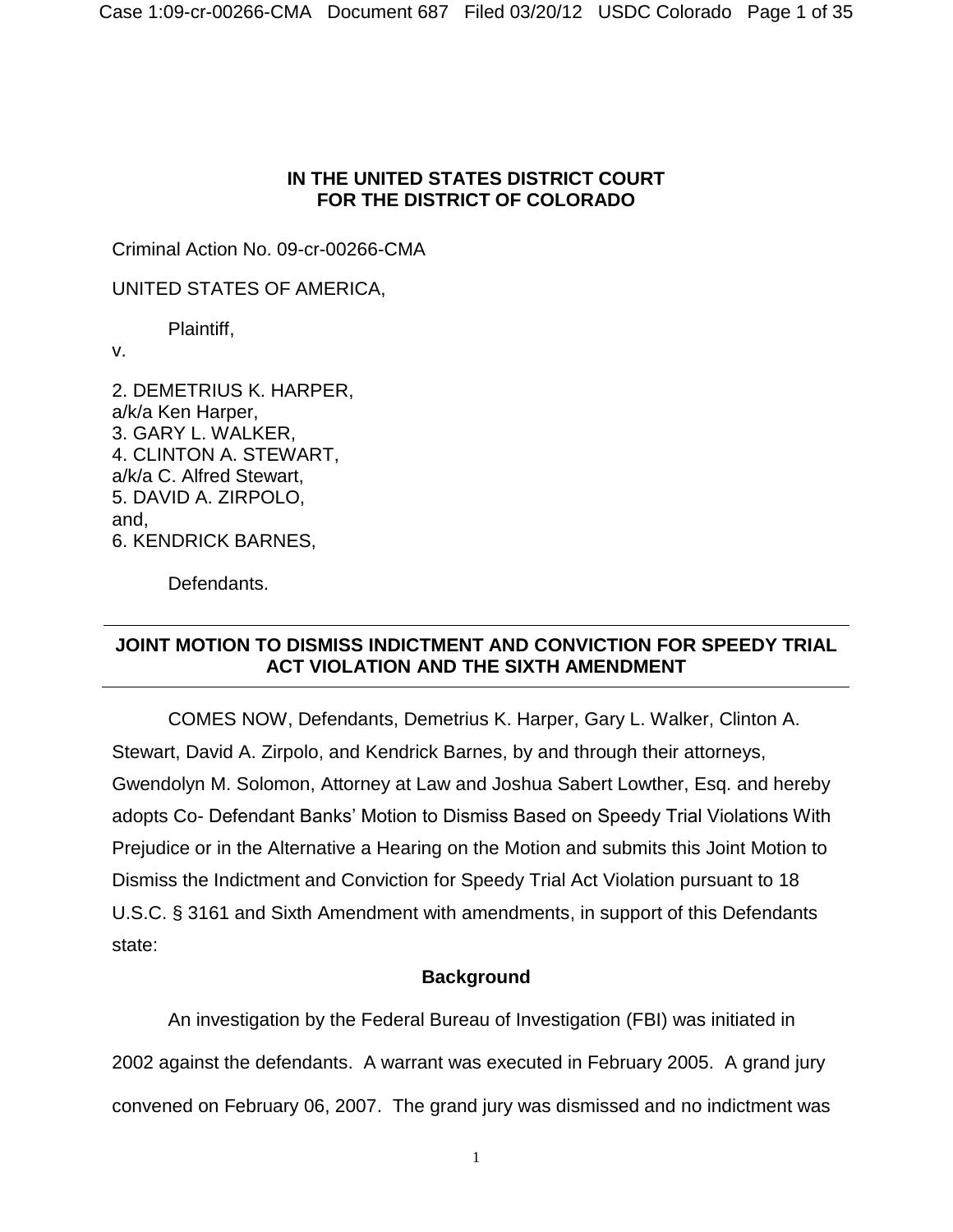returned. The prosecution convened a second grand jury on March 14, 2007. On June 09, 2009, defendants were indicted and all were charged with multiple counts of mail fraud, wire fraud, and one count of conspiracy to commit mail fraud and wire fraud pursuant to 18 U.S.C. §§ 1341, 1342, and 1349. (Indictment). Defendants initially appeared on summons on June 23, 2009 and were appointed counsel and released on personal recognizance bond. At the discovery conference before Magistrate Kristen L. Mix, trial time was estimated at four (4) weeks. During pre-trial, several continuances were requested by Defense Counsel and not objected to by the government with the exception of the last request when defendants were pro se. Defendants filed a Joint Motion to Dismiss Indictment for Inexcusable Pre-Indictment Delay that was denied. Prior to the trial, Defendants filed a Joint Motion to Dismiss the Indictment for Speedy Trial Act violation. The Motion was denied. The jury trial was commenced on September 26, 2011. On October 20, 2011, a guilty verdict was returned against each Defendant for conspiracy to commit mail fraud and wire fraud and numerous counts of mail fraud and wire fraud. The defendants were not afforded a speedy trial pursuant to the Speedy Trial Act and the Sixth Amendment. As a result, the defendants' rights have been violated and they request dismissal of the indictment and conviction with prejudice.

#### **Standard of Review**

Pursuant to 18 U.S.C. § 3161(c)(1), Speedy Trial Act, where a defendant is charged or indicted with a commission of an offense and in any case that a plea of not guilty is entered, the trial shall commence within seventy days from the filing date (and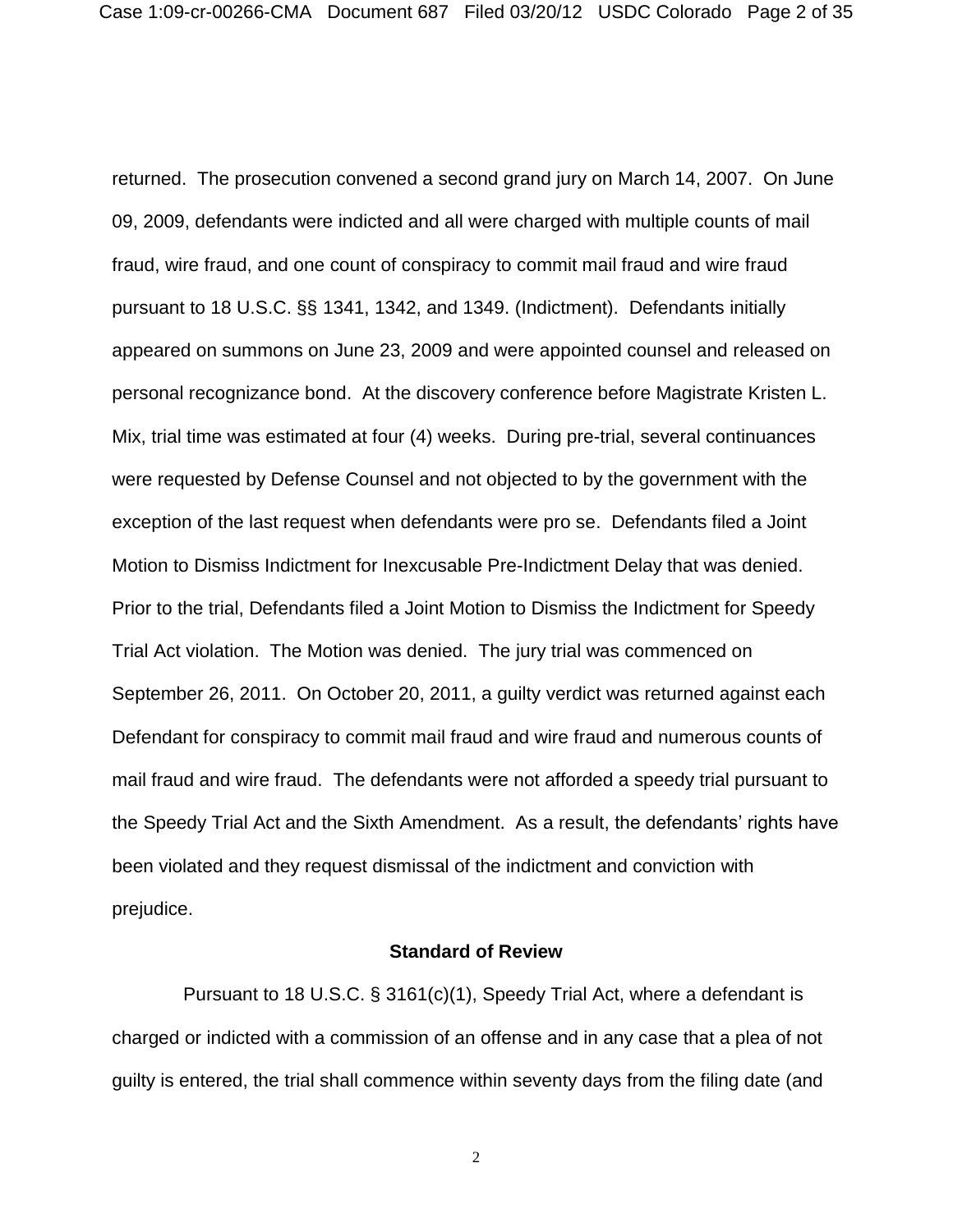Case 1:09-cr-00266-CMA Document 687 Filed 03/20/12 USDC Colorado Page 3 of 35

making public) of the information or indictment, or from the date the defendant has appeared before a judicial officer of the court in which such charge is pending, whichever date last occurs.

Despite the provisions of 18 U.S.C. § 3161 (c), for the first twelve-calendarmonth period following the effective date set forth in section 3163 (b), the time limit with respect to the period between arraignment and trial imposed by subsection (c) shall be one hundred and eighty days, for the second such twelve-month period such time limit shall be one hundred and twenty days, and for the third such period such time limit with respect to the period between arraignment and trial shall be eighty days. 18 U.S.C. § 3161 (g).

Provisions set forth in section 3161 (h)(1)(D), provide periods of delay that shall be excluded from the computation of time for which the trial shall commence, included, but not limited to, and in pertinent part, a delay resulting from any pretrial motion, from the filing of the motion through the conclusion of the hearing on, or other prompt disposition of, such motion. *Bloate vs. United States,* 130 S. Ct. 1345, 1352 (2010). When any period of delay is granted as a result of a continuance by any judge on his own motion or at the request of the defendant or his counsel or at the request of the attorney for the Government, the judge shall clearly set forth his findings, orally or written, on the record and that the reasons for granting the continuance serves the ends of justice and outweigh the best interests of the public and the defendant in a speedy trial. 18 U.S.C. § 3161 (7)(A); *United States v. Toombs*, 574 F.3d 1262, 1268 (10th Cir. 2009). Time to prepare pretrial motions is not automatically excludable and other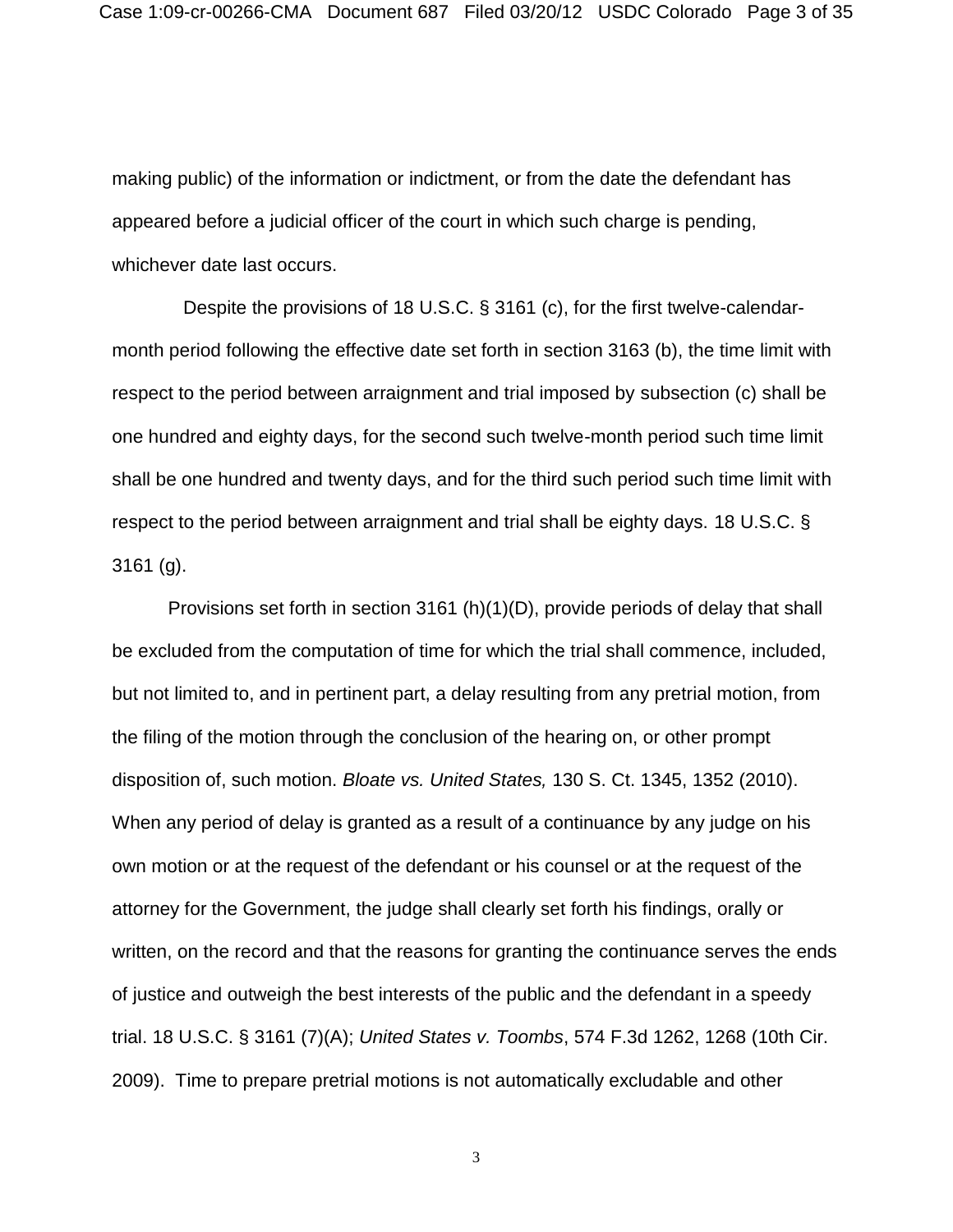periods are only excludable when the court enters appropriate findings pursuant to §

3161 (h)(7). *Bloate,* 130 S. Ct. at 1353. When making a ruling, the court must tally the

excludable days that requires identifying the excluded days. 18 U.S.C. § 3161 (h)(7)(A);

*Zedne*r *v. United States*, 547 U. S. 489, 507 (2006).

Other factors that the court may consider in granting a continuance are:

Whether the failure to grant such a continuance in the proceeding would be likely to make a continuation of such proceeding impossible, or result in a miscarriage of justice.

Whether the case is so unusual or so complex, due to the number of defendants, the nature of the prosecution, or the existence of novel questions of fact or law, that it is unreasonable to expect adequate preparation for pretrial proceedings or for the trial itself within the time limits established under this section.

Whether the failure to grant such a continuance in a case which, taken as a whole, is not so unusual or so complex as to fall within clause (ii), would deny the defendant reasonable time to obtain counsel, would unreasonably deny the defendant or the Government continuity of counsel, or would deny counsel for the defendant or the attorney for the Government the reasonable time necessary for effective preparation, taking into account the exercise of due diligence.

18 U.S.C. § 3161 (7)(B)(1), (ii) and (iv).

Continuances shall not be granted because of general congestion of the court's calendar, or lack of diligent preparation or failure to obtain available witnesses on the part of the attorney for the Government. 18 U.S.C. § 3161 (7)(C). *Zedner*, 547 U. S. at 511.

If a defendant is not brought to trial within the time limit required, the information or indictment shall be dismissed on motion of the defendant. 18 U.S.C. § 3162 (a)(2); *Zedner,* 547 U. S. at 508.

Every defendant in a criminal prosecution shall enjoy the constitutional right to a

speedy and public trial. U.S. CONST. amend. VI. When a defendant is deprived of his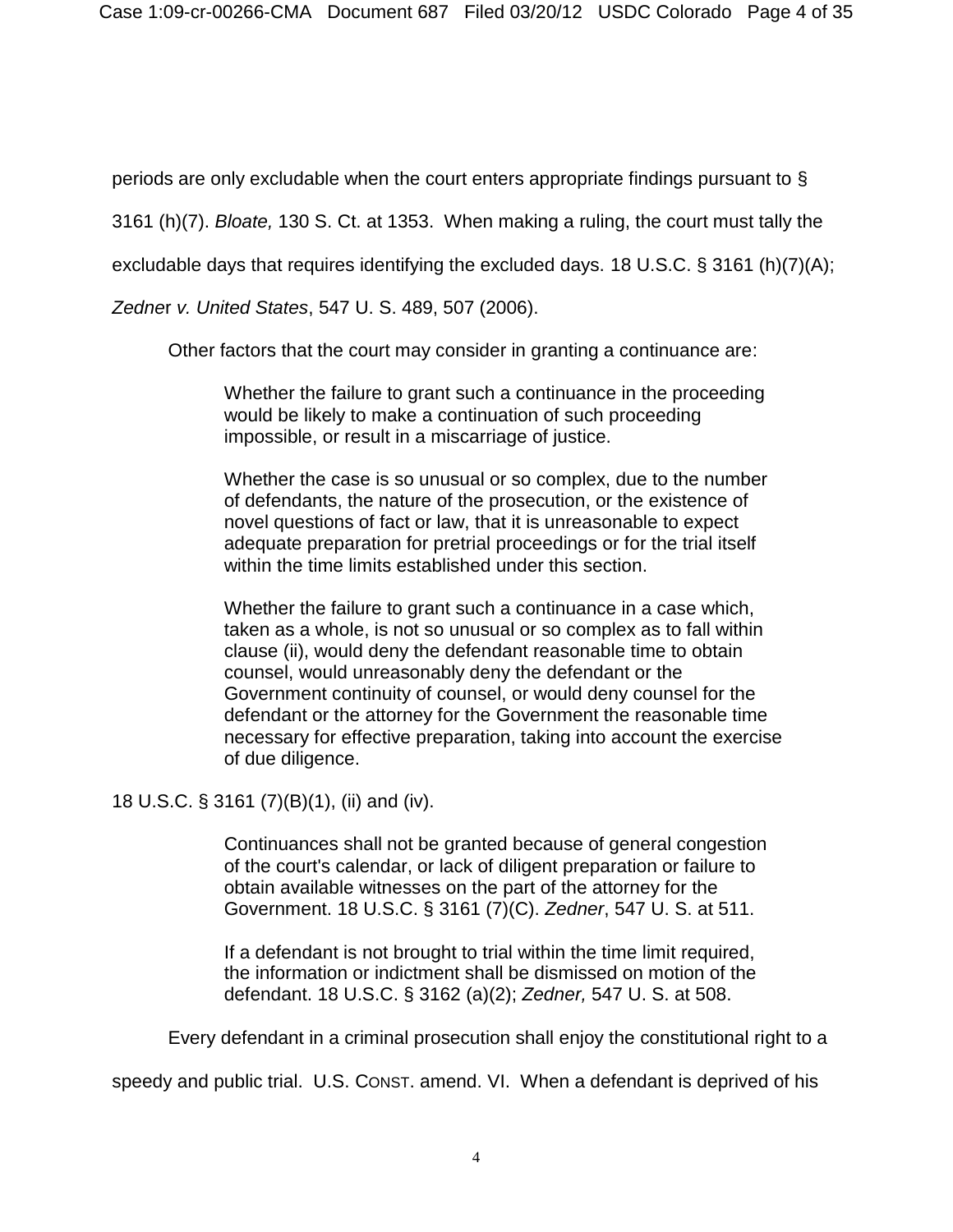constitutional right to a speedy trial the only remedy is dismissal. *Strunk v. United States*, 412 U.S. 434, 435 (1973); *Barker v. Wingo*, 407 U.S. 514, 522 (1972). In evaluating a violation of speedy trial pursuant to the Sixth Amendment, the court should assess the factors established by the Supreme Court in *Barker*, the length and reason for delay, the defendant's assertion of his right and prejudice to the defendant. *United States v. Seltzer*, 595 F.3rd 1170, 1176 (10th Cir. 2010).

The defendants move to have the indictment dismissed for violations to the Speedy Trial Act and the Sixth Amendment with prejudice.

#### **Argument**

# **I. Speedy Trial Act**

Upon the charge or indictment of a defendant and a not guilty plea is entered, the trial shall commence within seventy days either from the filing of the indictment or from the date that the defendant appears before the judicial officer that the charges are pending, whichever date occurs last. 18 U.S.C. § 3161 (c)(1). Generally, speedy trial attaches when the defendant is arrested or indicted whichever comes first. *Seltzer*, 595 F.3d at 1176. It is the prosecution's burden (and ultimately the court's) responsibility to assure that the defendant is brought to trial in a timely manner and to protect the interest of the public in adherence to the Speedy Trial Act. *Id*. at 1175-76; *Barker,* 407 U.S. at 529; *Toombs*, 574 F.3d at 1273. "Once federal prosecutors bring an indictment against a defendant, they have a duty to notify the District Court that the defendant should be arraigned and appointed counsel, and to bring the defendant to trial expeditiously." *Seltzer*, 595 F.3d. at 1177. The indictment and summons for each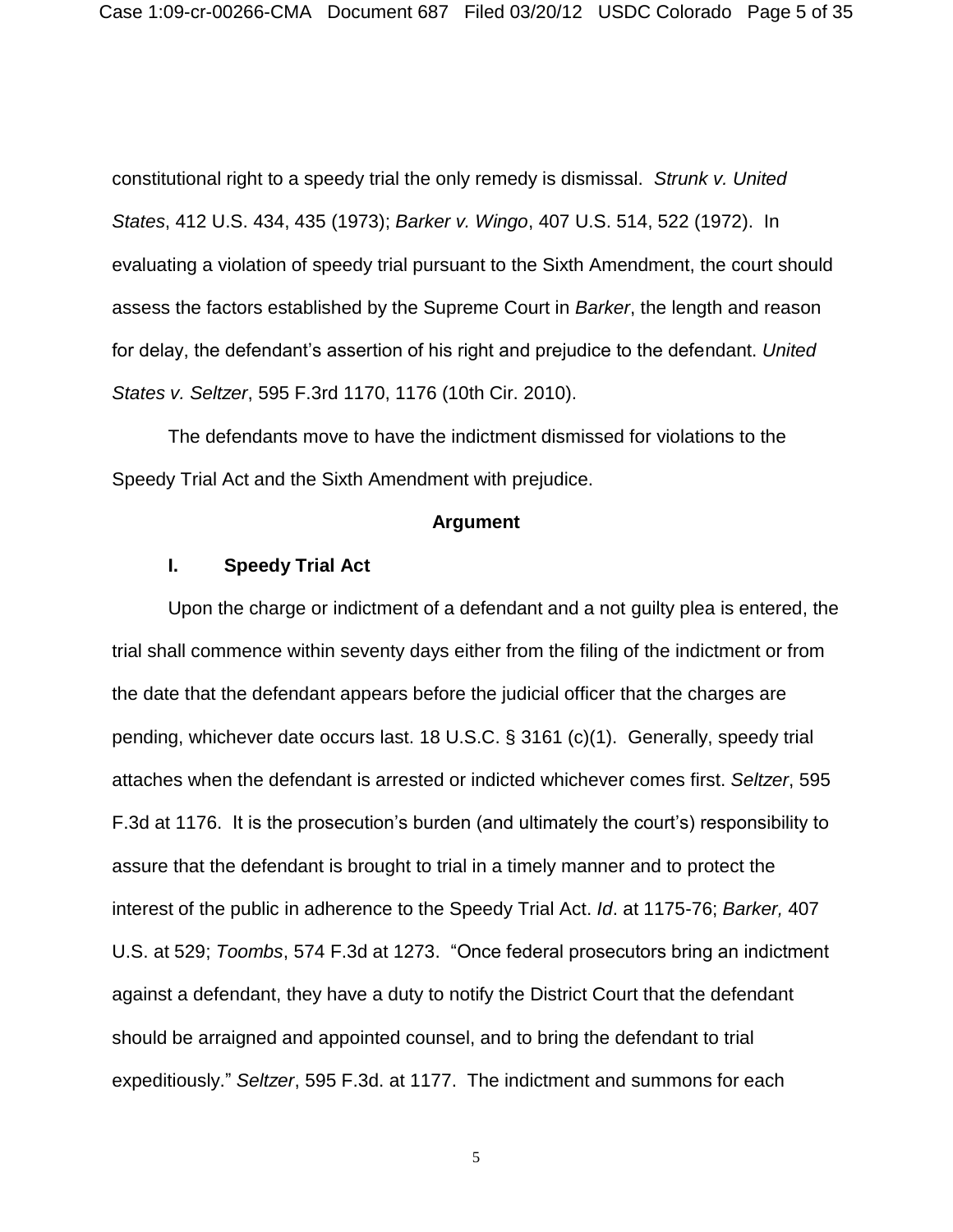defendant was issued on June 09, 2009. (Docs 1-7). On June 18, 2009, the summons was executed for each defendant. (Docs 8-13). On June 23, 2009, all of the Defendants appeared before the judicial officer, Magistrate Judge Boyd N. Boland. (Doc 15). Counsel was appointed for each of the defendants. *Id.* Defendants were released on personal recognizance bond. *Id*. On June 29, 2009, the defendants appeared for arraignment before, Magistrate Judge Kristen L. Mix and entered not guilty pleas. (Doc 33). An estimated time for trial was set for four weeks. *Id*. The speedy trial clock began to run from the initial appearance of June 23, 2009. (Docs 15, 75, 77).

The Supreme Court has established a four part balancing test to establish if a defendant's right to speedy trial has been violated. *Seltzer*, 595 F.3d at 1176; *Barker*, 407 U.S. at 540. The four factors the court considers are: (1) the length of the delay; (2) the reason for the delay; (3) the defendant's assertion of his desire for a speedy trial; and (4) if the defendant was prejudiced by the delay. *Seltzer*, 595 F.3d at 1176; Barker, 407 U.S. at 540. Since the factors are related they must be considered together along with the surrounding circumstances. Barker, 407 U.S. at 533.

#### **A. The Balancing Test**

#### **(1) Length of the Delay**

In order to trigger a speedy trial analysis, the defendant must first allege that the interval between accusation and trial exceeded an ordinary delay to a presumptively prejudicial delay. *Seltzer*, 595 F.3d at 1176; *Doggett v. United States*, 505 U.S. 647, 648 (1992). Second, if the defendant makes that showing, then the court must consider, along with other factors, the extent that the delay went beyond the bare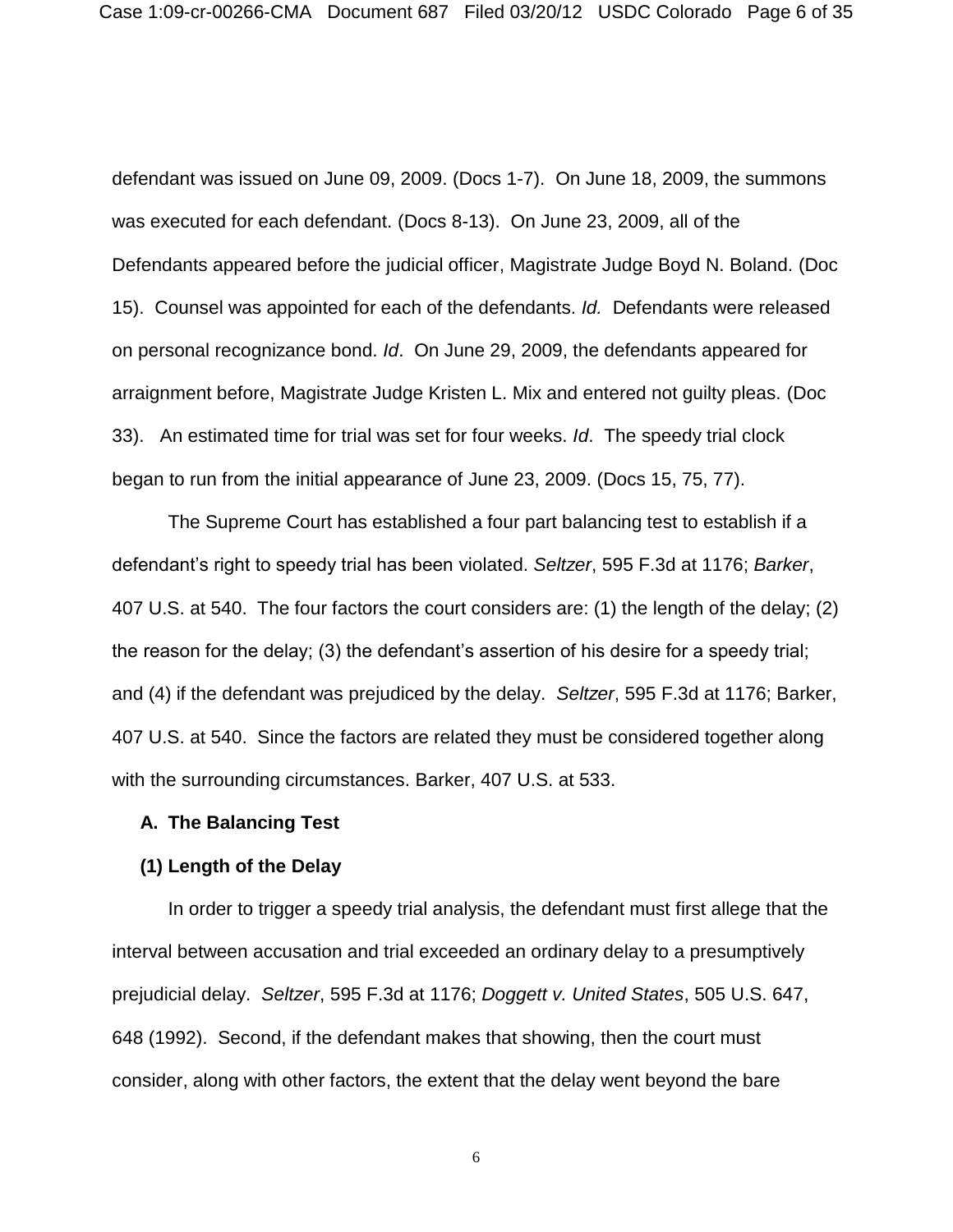Case 1:09-cr-00266-CMA Document 687 Filed 03/20/12 USDC Colorado Page 7 of 35

minimum generally sufficient to trigger judicial review. *Id*. "Delays approaching one year, generally, satisfy the requirement of presumptive prejudice." *Seltzer*, 595 F.3d at 1176; *United States* v. *Batie*, 433 F.3d 1287, 1290 (10th Cir. 2006). In this case, there were five continuances granted, 07/09/2009, 08/20/2009, 12/18/2009, 11/22/2010 and 04/04/11. (Docs 63, 77, 123, 327, 403). The trial started two years and two months after the indictment and defendants' initial appearance, a lengthy delay. The delays were presumptively prejudicial. The Speedy Trial Act was violated. Defendants request the convictions be dismissed with prejudice.

#### **(2) Reason for the Delay**

It is ultimately the government's responsibility to justify the delays. *Seltzer*, 595 F.3d at 1179; Barker, 407 U.S. at 531. The prosecution and the courts bear the responsibility to bring the case to trial and safeguard the defendant rights to avoid any constitutional violation. *Zedner*, 547 U. S. at 501. Another factor that the court should consider is the nature of the charges when evaluating an unreasonable delay and why the government did not proceed to prosecute the suit in a timely manner. *Seltzer*, 595 F.3d at 1176. Defendants were represented by counsel from June 23, 2009 through December 2010 and during that period, counsel requested continuances from July 06, 2009 through May 23, 2011 based upon the same grounds, to review discovery, interview witnesses, multiple defendants, and alleged complex nature of the allegations. (Doc 49, ¶¶ 5-6; Doc 75, pp. 3-4; Doc 119, ¶¶ 2e-f, 5a, c, e, f, 10, 13; Doc 324, ¶¶ 2, 3, 9, 10). Defendants were charged with one count of conspiracy to commit mail fraud and wire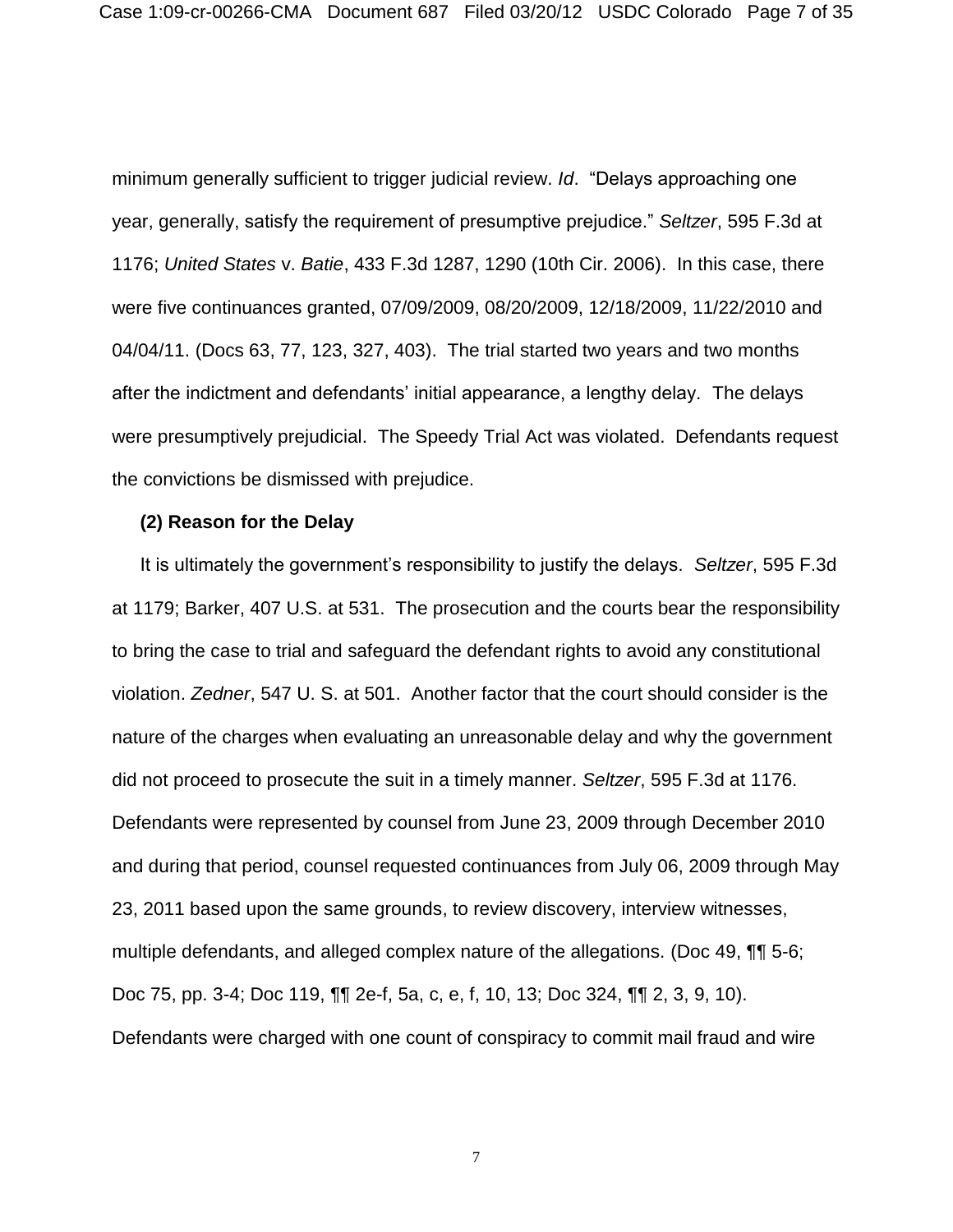fraud<sup>1</sup> and various counts of mail fraud and wire fraud<sup>2</sup>. 18 U.S.C. §§ 1341, 1342, and 1349. The allegations were that the defendants defrauded 42 staffing agencies of monies via wire and mail through payroll, nothing complex. (Indictment, ¶ 9). There were six competent appointed attorneys to review the discovery. The CJA attorneys had access through Criminal Justice Act (CJA) to request additional assistance to review documents, experts and other pretrial work to include interviewing of witnesses, if necessary. There was no reason for a major delay.

After nearly a one year delay, no witnesses had been interviewed, the defense attorneys were still regurgitating nearly the same identical reasons for an extension of time to review the same discovery, (i.e. payroll records), and the process in which payments were made by mail or wire. (Doc 49, ¶¶ 5-6; Doc 75, pp. 3-4; Doc 119, ¶¶ 2ef, 5a, c, e, f, 10, 13; Doc 324,  $\P\P$  2, 3, 9, 10). The court consistently granted the continuances on the same basis. (Docs 63, 77, 123, 327). Defense Counsel alleged at least two times that they would request travel to interview witnesses. (Docs 119, ¶ 5e; 324, ¶ 9). No motions were ever filed to pursue that request. *Id*. In fact, Defense Counsel advised the court that they had obtained assistance to review the discovery. (Doc 75). "The defense started reviewing the discovered material as it arrived. Defendants have engaged computer consultants to make the existing material more accessible and to efficiently arrange for review of the server and computer data." *Id*. at p. 3.

 $\overline{\phantom{a}}$ 

 $^1$  An agreement of more than one person to engage in criminal activity. 18 U.S.C. § 1349.

 $^{2}$  A fraudulent scheme devised or intended to devise to deprive another of money by means of false or fraudulent pretenses via mail or wire communications. 18 U.S.C. §§ 1341 and 1342.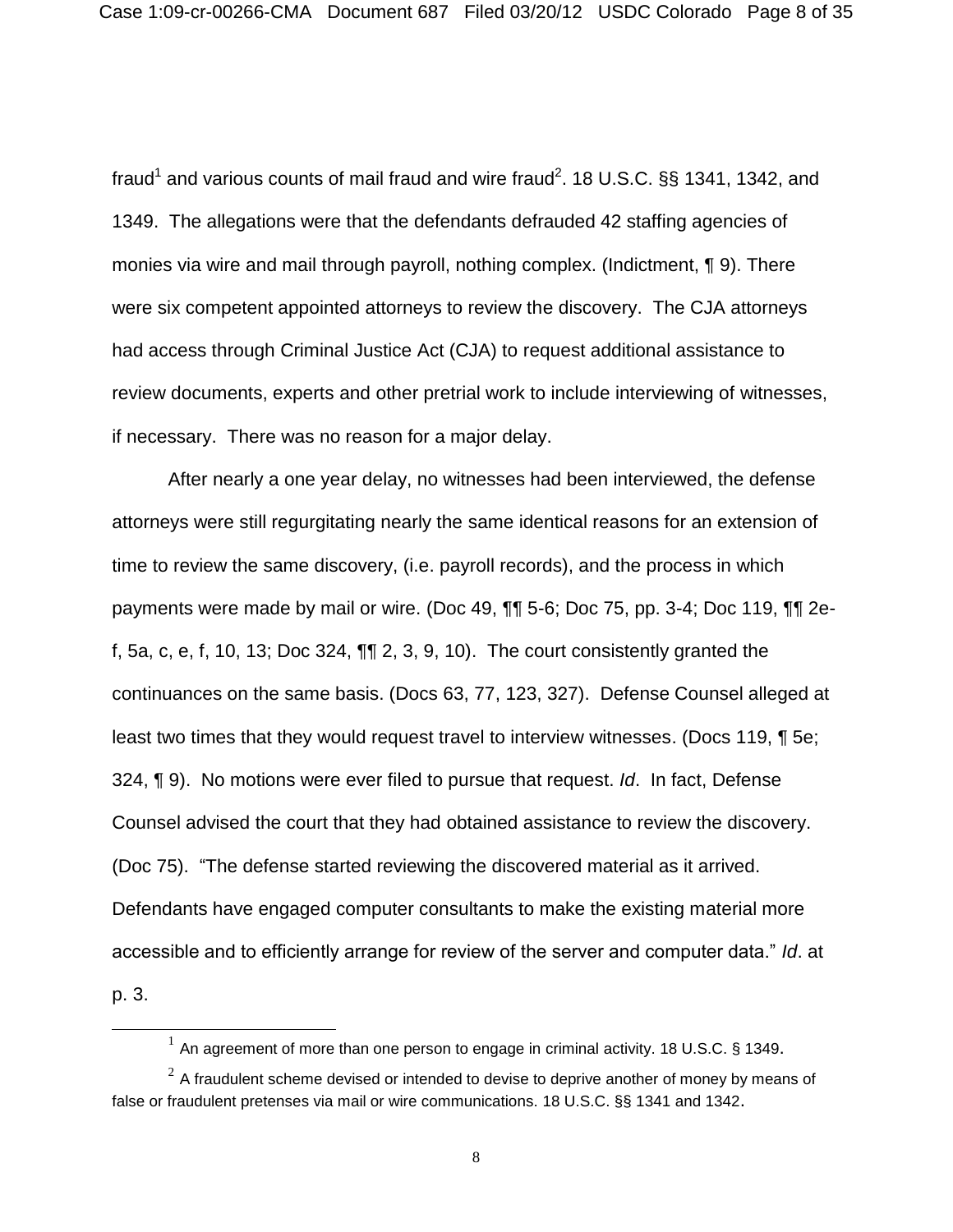The prosecution failed to justify any need for the continuances and failed to prosecute this case in adherence to the Speedy Trial Act. See *Seltzer*, 595 F.3d at 1176 -77 (finding that the prosecution secured an eyewitness, co-conspirator testimony, along with the nature of the charges, factors that the court considered and determined that the government waited too long to prosecute the case). Here, the motions for a continuance 07/09/2009 and 08/20/2009 were unopposed by the government. (Docs 49, 75). The government had not identified its progress or preparation for trial to proceed nor did the court make an inquiry. *Id*. The government did not inform the court that it was unable to secure witnesses and was aware that the defense had identified its witnesses. In December 2009 and November 2010, the prosecution agreed and did not object to a further continuance proposed to allow defense to prepare for trial to review discovery after an already lengthy delay. (Doc 119, ¶ 7; Doc 324 ¶ 20). During the motions hearings, nothing was discussed regarding the safety of the public's interest except the boiler plate language. After a year and a half delay, the defendants terminated their attorneys due to lack of preparation and due diligence in preparing for trial.

Once the defendants became pro se, a continuance was granted particularly based on new evidence received from the government and time for adequate preparation. (Docs 394, 403). In April 2011, once the defendants became pro se, and after a twenty-one month delay, the government asserted an objection for the first time to a continuance. There was no reason for the previous extensive delays presented except for case management. There was no reason as to why the government did not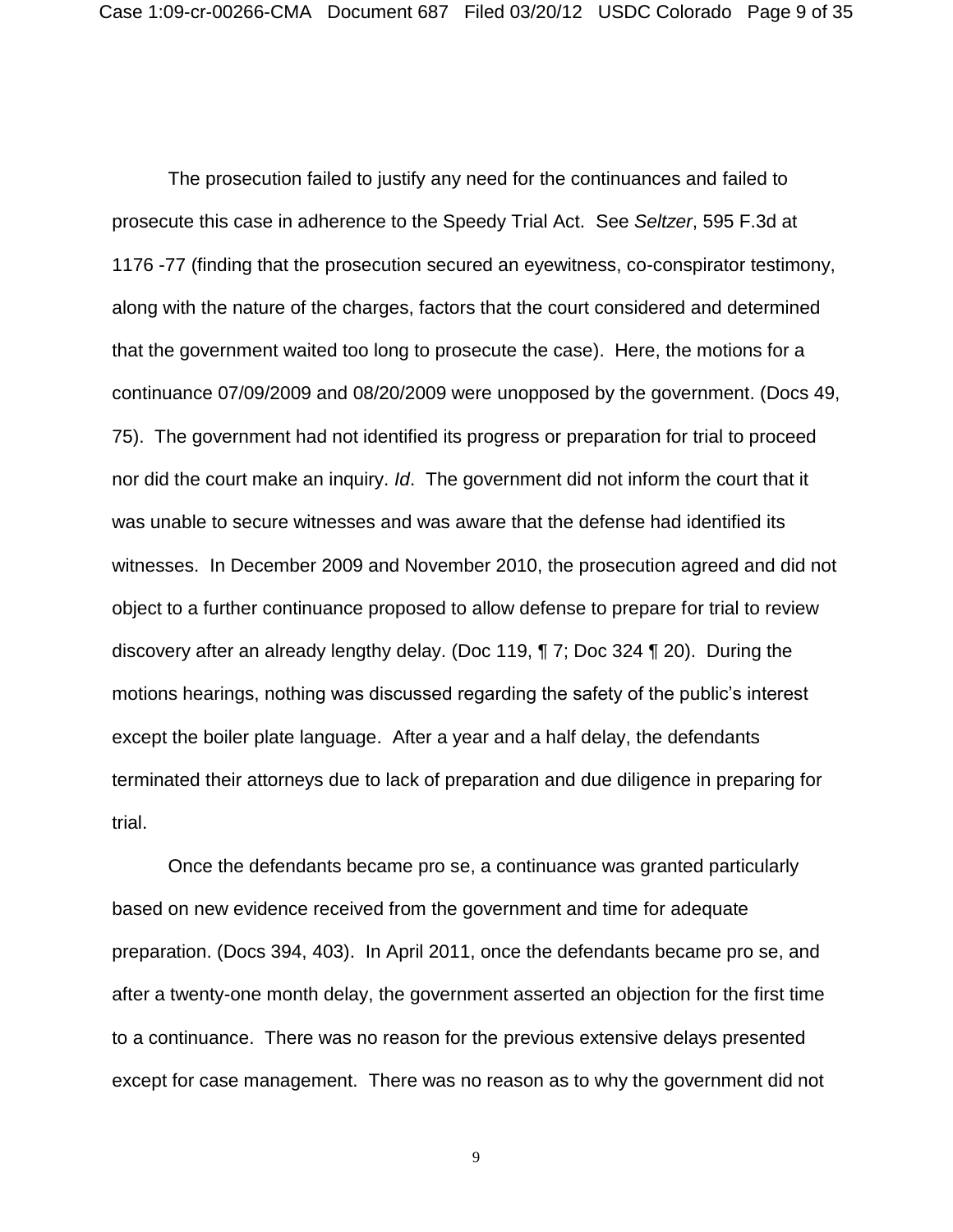proceed with its prosecution. The Speedy Trial Act was violated. Defendants request this court dismiss the indictment without prejudice.

### *(a) Exceptions Excluded from the Delay*

Delays may occur and shall be excluded from the computation of time resulting from any pretrial motion, from the filing of the motion through the conclusion of the hearing on, or other prompt disposition of, such motion. 18 U.S.C. § 3161 (h)(1)(D). July 06, 2009, co-defendant David Banks filed a motion for continuance for trial for a ninety day extension. (Doc 49). On July 07, 2009, Co-Defendant David Zirpolo filed a motion to join co-defendant Bank's motion to continue trial. (Doc 52). The Motion was granted July 09, 2009. (Docs 63, 69). Defendants Walker, Harper, Barnes and Stewart did not join in on the July 06, 2009 Motion for Continuance for Trial. (Doc 49). The extension granted in documents 63 and 69 were not applicable to Walker, Harper, Barnes and Stewart and thus not excluded from their speedy trial time.

On August 18, 2009, co-defendant, Clinton Stewart, filed a Motion to continue trial from October 07, 2009 through January 29, 2010. (Doc 75). On August 20, 2009, a status conference was held and the court asked the other co-defendants if they were in agreement with an extension/continuance of the trial date and all co-defendants concurred. (Doc 77). On August 20, 2009, the court granted a continuance of the trial date from October 07, 2009 through January 29, 2010. *Id*.

> THE COURT: Okay. I assume that is correct for the rest of the defendants. Anybody disagree with that statement? Nobody.

All right. Court is going to grant the motion pursuant to 18 U.S.C. Section 3161 (h) $(7)(A)$  and  $(B)$ .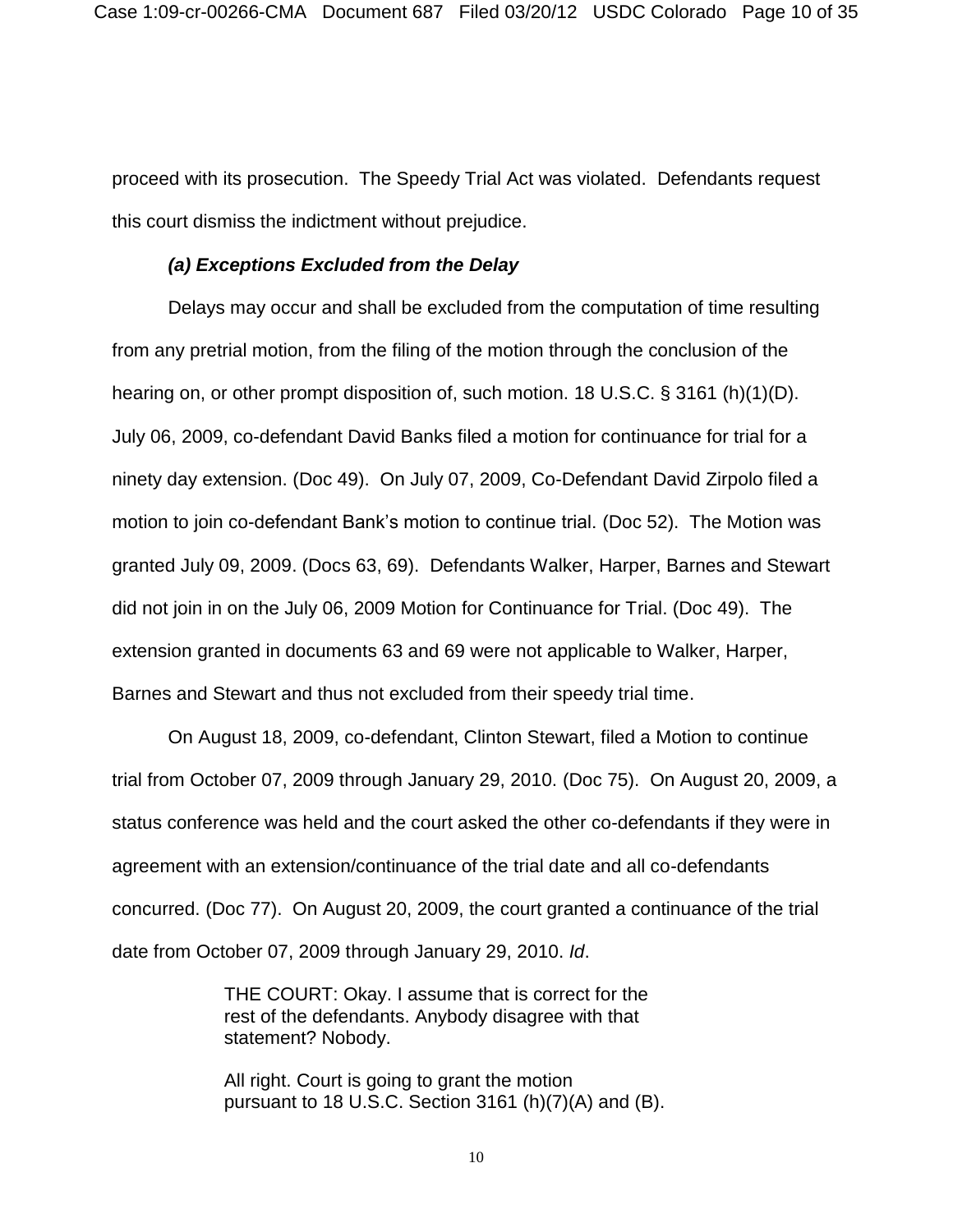Defendant Stewart has moved for a 110-day exclusion of time under the Speedy Trial Act, thereby excluding the days from *October 7, 2009 to January 29, 2010*. (Emphasis added).

(Doc 647, August 20, 2009, Transcript, p. 6, lines 13-21).

Over a five month span, from July 06, 2009 through December 14, 2009, no other pre-trial motions were filed with the exception of continuances. On December 14, 2009, another request was filed for a continuance and granted through January 31, 2011. (Doc 119). During the December hearing, the court agreed to allow co-counsel to file joint motions waiving the new local rule that disallows motions to join. (Doc 240, December 18, 2009 Transcript, p. 10, lines 18-23; p. 24, lines 24-25; p. 25, lines 1-9; [United States District Court District of Colorado, Local Rules of Criminal Procedure 42.1]). A four hundred and nine (409) day continuance was granted to extend the trial date to January 31, 2011. (Doc 123). On November 18, 2010, co-defendants, Bank's, Harper, Zirpolo, Barnes, and Walker filed a joint motion to continue jury trial. (Doc 324). Co-defendant Stewart did not join this motion. "Defense counsel has discussed this motion with counsel for co-defendant CLINTON A. STEWART who stated that, although he does not join in this motion, he does not oppose this motion." (Doc 324, ¶ 19). The court did not inquire or address as to why co-defendant Stewart did not join the motion.

MR. KIRSCH: Your Honor --

THE COURT: We do have the motion.

MR. KIRSCH: And I just wanted to ask in terms of the timing of the supplements. Could I have until Monday, the 29th, in order to submit that supplement, just because of the intervening holiday?

THE COURT: That's fine. We do have the Motion to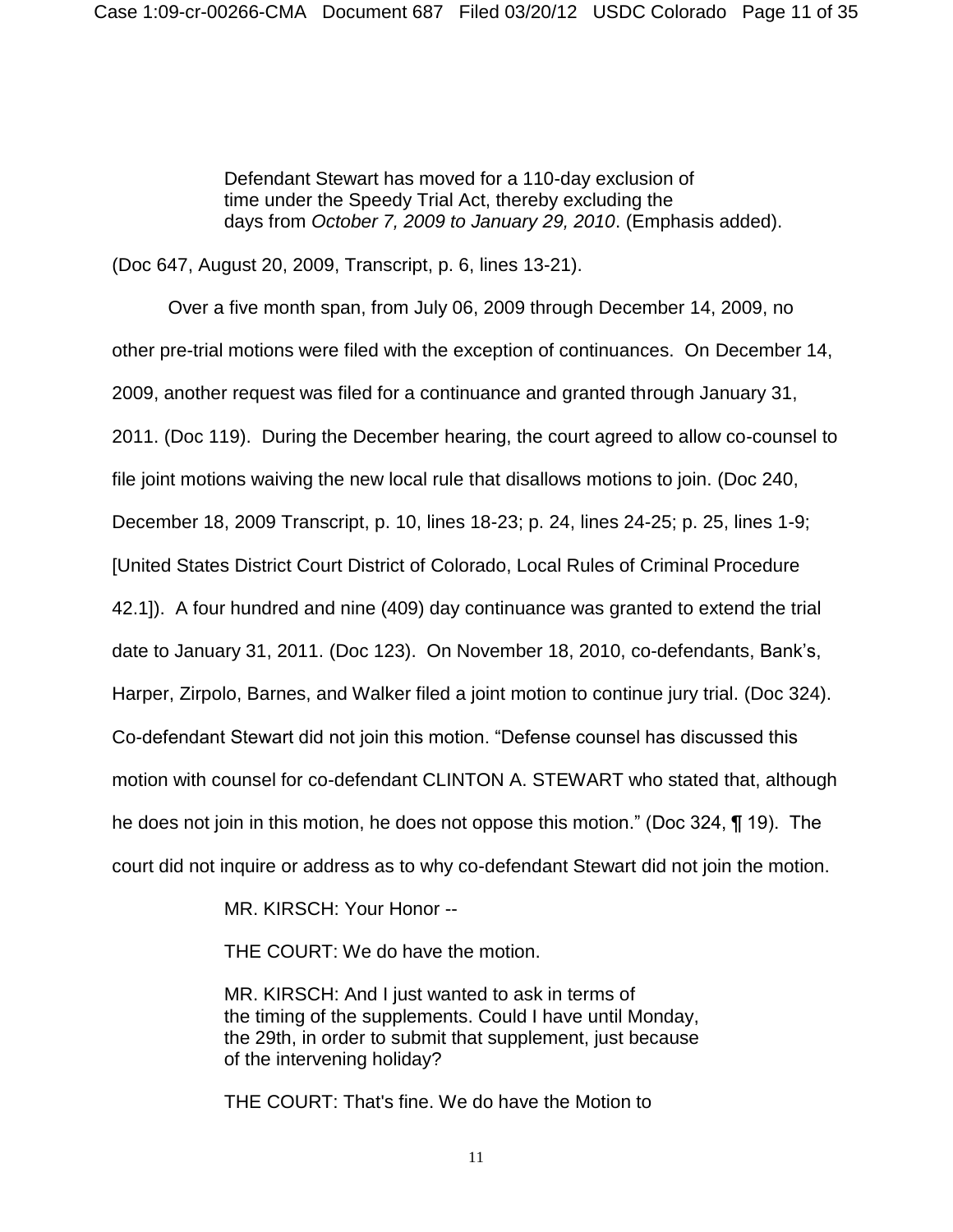Continue that was filed by the defendants, and I do appreciate you all letting me know ahead of time. So I am going to issue a written order, ends of justice continuance granting that motion.

THE COURT: I don't know what your speedy trial issues are in that case.

MR. BERGER: Well, we took care of them. I will go forward. Thank you, Your Honor.

THE COURT: All right. So we are scheduled for 6 weeks beginning May 23rd for trial. And I will issue a written order granting that motion, the ends of justice continuance motion. Anything further?

MR. KIRSCH: From the Government, Your Honor, thank you.

(Doc 359, November 19, 2010 Transcript, p. 127, lines 2-12; p. 129, lines 5-15).

The continuance was granted on November 22, 2010 extending the trial date of

May 23, 2011 for a six week trial. (Doc 324).

On March 16, 2011, all defendants, now pro se, filed a Joint Motion to Continue

Trial for 120 days. (Doc 394). A hearing on Defendants Joint Motion to Continue Trial

was set for 04/01/2011 at 2:30 PM. (Doc 398). Due to a conflict on the Court's docket,

the motion hearing set for 04/01/2011 was reset to 04/04/2011 at 9:00 AM. (Doc 399).

On April 04, 2011, the Motion to Continue Trial date scheduled for May 23, 2011 was

granted and continued for trial to begin September 26, 2011. (Doc 403).

The motions for the continuances were improperly and erroneously granted and/or did not meet the requirements provided for in the Speedy Trial Act. Due to the noncompliance set forth in the provisions for exceptions in the Speedy Trial Act,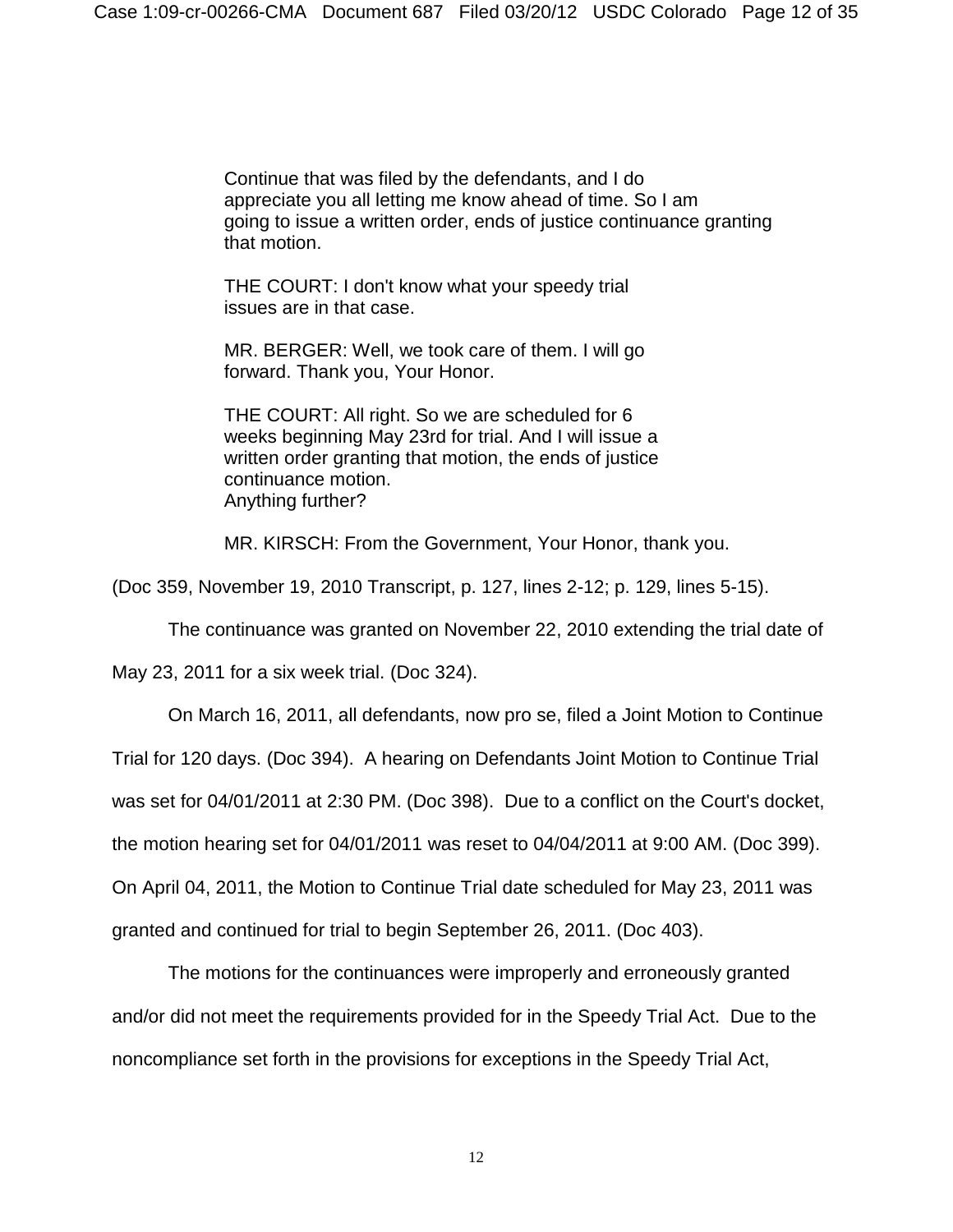defendants' rights were violated. Defendants request this motion be granted and the conviction be dismissed with prejudice.

### *(b) Ends of Justice*

The primary burden to assure cases are brought to trial is upon the courts and the prosecutors. *Barker*, 407 U.S. at 529. The Tenth Circuit recognizes the importance that the court articulate clear findings on the record when granting a continuance based on the ends of justice exception. *Toombs*, 574 F.3d at 1277. It assures that the court has considered the relevant factors and provides an adequate record to review. *Id.* at 1269. If the court fails to create a clear record, it takes the risk of granting continuances for the wrong purposes. *Id*. In granting an extension under the ends of justice exception, the court is to tally and identify the days in its ruling. *Zedner*, 547 U. S. at 507. In *Toombs*, the court analyzed *Gonzales* and applied the abuse of discretion standard to the district court's decision to determine if the district court made sufficient findings adequately supported in an ends of justice continuance under the Speedy Trial Act. *Id*. at 1268; *United States v. Gonzales*, 137 F.3d 1431, 1433 (10th Cir. 1998). In *Gonzales*, there were six different motions to continue the trial date. *Id*. at 1270. The motions, in all material respects, were practically identical in the request for continuance with the exception of the dates. *Id*. The prosecutor claimed he would be out of town for certain periods of the delay and would not be able to prepare for trial by the dates offered by the court. *Id*. The court did not inquire into the time frame of absence, or if another prosecutor could be ready to proceed to trial. *Id*. The court granted an ends of justice continuance and stated in the written order that the time was excluded for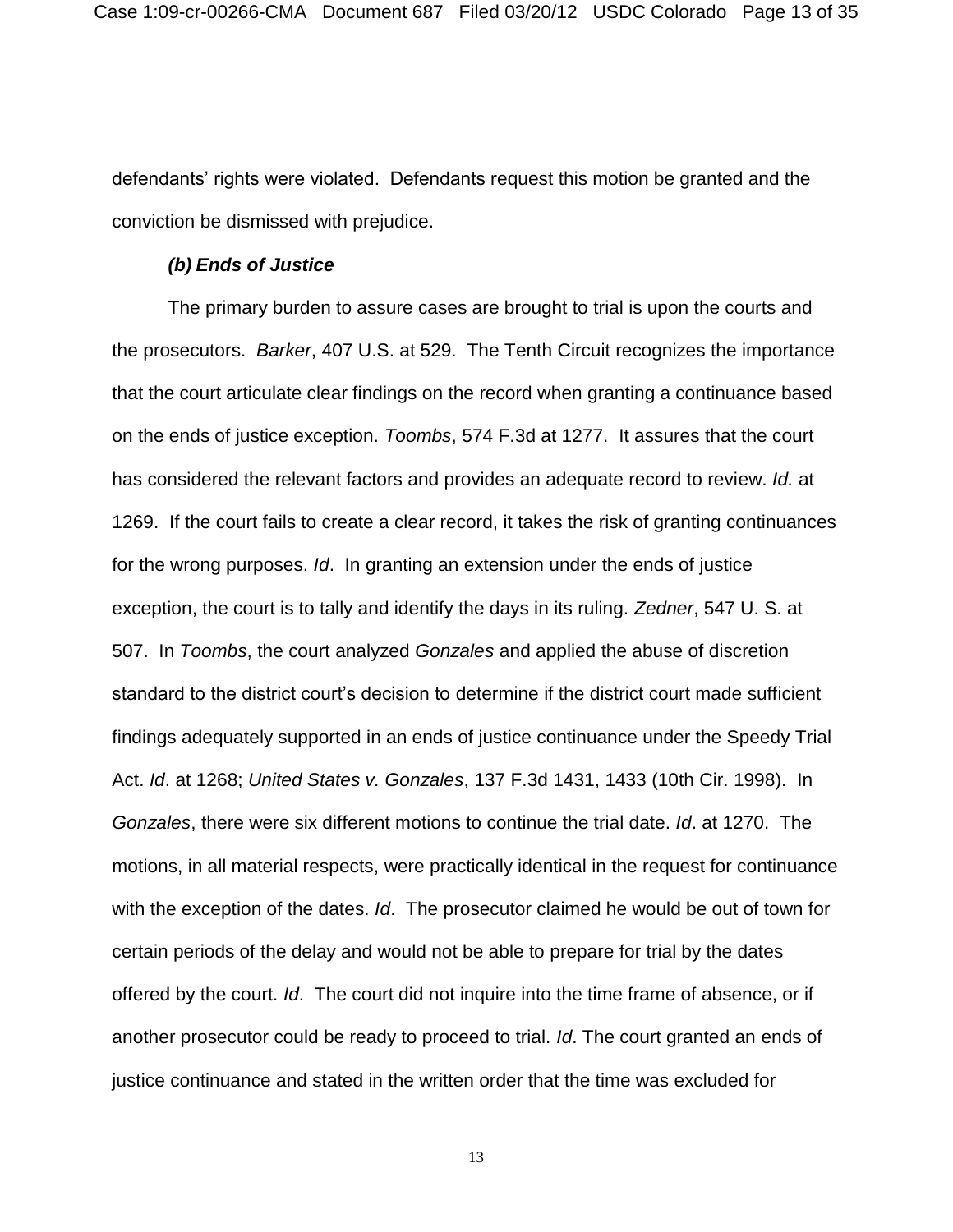purposes of the Speedy Trial Act because the interest of justice outweighed the interest of the public and the defendant in speedy trial. *Id*. The court also noted that the case was presumed complex and did not inquire as to the complexity. *Id*. The Court of Appeals considered the content of the order and concluded that the district court failed to establish an adequate record for granting its continuance and purport reasons why the granting of the continuances outweighed the best interest of the public. *Id*. at 1271.

Similarly, in this case, there were several motions presented for continuances, July 06, 2009, August 18, 2009, December 14, 2009, November 18, 2010 and March 16, 2011. (Docs 49, 75, 119, 324, 394). The government did not object to the continuances. In fact, the government and defense counsel had meetings, without defendants present, and agreed on the continuances. "All defense counsel and government attorneys met in person to discuss the contents of this motion. There is no dispute with respect to any of the facts set forth herein." (Doc 119, ¶ 7). The content of the motions and statements at the hearings conceded that the government made no objections. (Docs 49, 75, 119, 324). The investigation spanned over approximately a seven year period. During that period, the government had interviewed its witnesses. The court did not inquire of the prosecution's preparedness for trial nor did the prosecution volunteer its readiness. The motions presented for the continuances were materially identical in all respects. *Id.* The court granted relief on the basis of complexity and ends of justice but later agreed that the case was not complex. *Id*. On, one occasion, the court miscalculated the speedy trial dates and did not exclude time from the speedy trial clock for four of the co-defendants. (Doc 77). The court is required to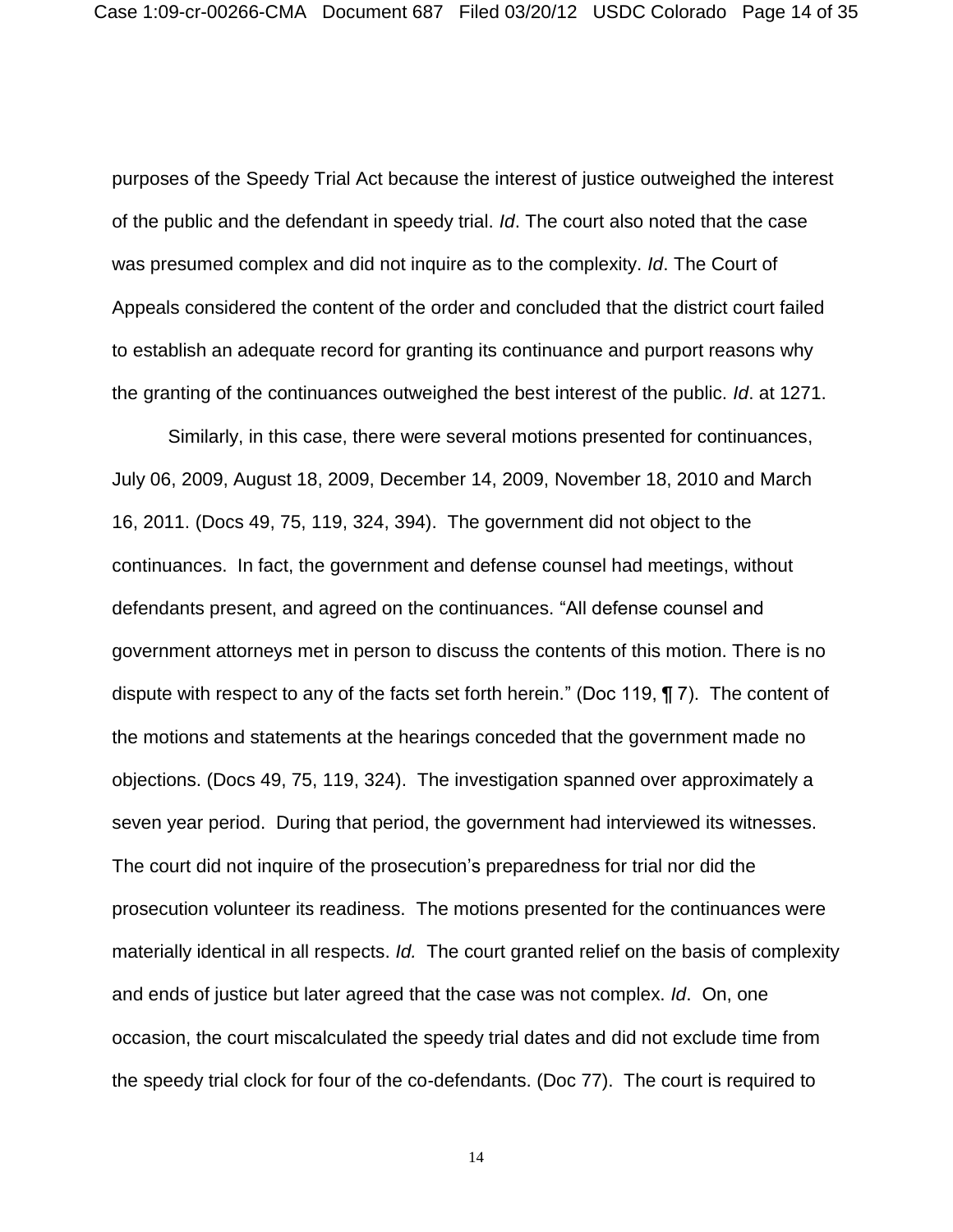tally and identify the excludable days in the order. This was not done on every order. (Doc 49). This caused an instant constitutional violation of their speedy trial rights. This court continuously abused its discretion in granting the continuances and did not make the proper findings to support its rulings based on an ends of justice exception. Thus, the indictment should be dismissed with prejudice.

### *(c) The Case was not Complex*

In *Toombs*, the Court of Appeals considered and analyzed the fact that the district court had not inquired into the nature or complexity of the case as required by § 3161(h)(7)(B)(ii) and (iv) a problem. *Toombs*, 574 F.3d at 1270. On August 18, 2009, Defense Counsel Berger, representing Defendant Stewart, filed an Unopposed Motion for Further Exclusion of Time Under 18 U.S.C. § 3161 (h)(7)(A) and (B). (Doc 75). When the motion was filed through the electronic case filing system (ECF) the motion was titled Unopposed Motion to Declare Case Complex and for Further Exclusion of Time. *Id.* In the contents of the motion, Counsel Berger referenced 18 U.S.C. § 3161 (h)(7)(B). *Id*. However, there are two sections that deal with complexity. The complexity was never addressed in Defendants motion nor did the court inquire as to the complexity of the case. (Doc 75). Moreover, Counsel Berger never requested relief based upon complexity as a factor to be considered by the court. *Id.* Neither Counsel for the Defendants nor the government presented a factor for the judge to consider the case complex. The relief requested and considered was massive, discovery and about 100 witness interviews. (Doc 647, August 20, 2009 Transcript, p. 8, lines 16-24). The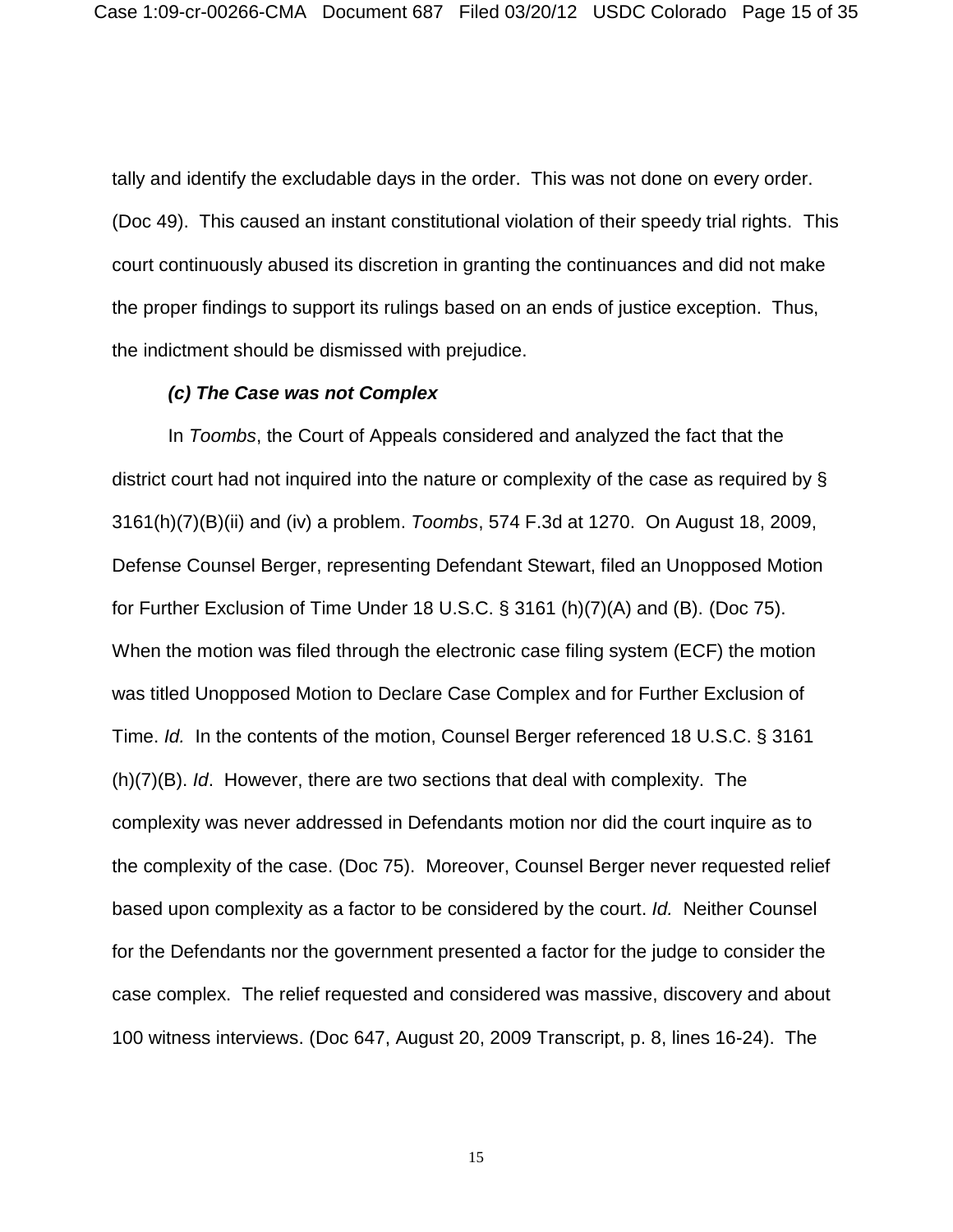Court took upon its own initiative to declare the case unusual and complex without ever

defining the complexity. *Id.*

The Court finds the following facts. One, this case involves allegations of fraud against six defendants, all of whom are out on bond. The Government contends that the defendants' engaged in a complex financial scheme occurring over the course of a nearly 7-year period; from October 2002 through June 2009. Defense counsel will need to conduct at least 50, and potentially upward of 100 witness interviews to investigate the Government's allegations.

(Doc 647, August 20, 2009 Transcript, p. 6, lines 21-25; p. 7, lines 18-20).

The number of defendants; six, and the nature of the prosecution and intricate 7-year financial conspiracy involving the massive amount of discovery described above, render this case so unusual and complex that it would be unreasonable to expect defendants to prepare for trial; that is, it would be unreasonable to expect the defendants to review the discovery and interview the necessary witnesses within the time limits set forth by the Speedy Trial Act and this Court's previous order.

(Doc 647, August 20, 2009 Transcript, p. 8, lines 16-24).

As time went on, the court and defense counsel acknowledged that the case was

not complex.

Court: And so I guess I want to inquire a little bit more about what has already been done in this case. I know that there are a number of witnesses. There are documents. But this is not -- it may be a complicated - somewhat complicated by the documents, but this is not the most complicated case I have ever seen. And so I am not sure why we need to delay trial by the extent that you all have indicated.

(Doc 240, December 18, 2009 Transcript, p. 4, lines 13-18).

MR. BAKER: Mitchell Baker, Your Honor.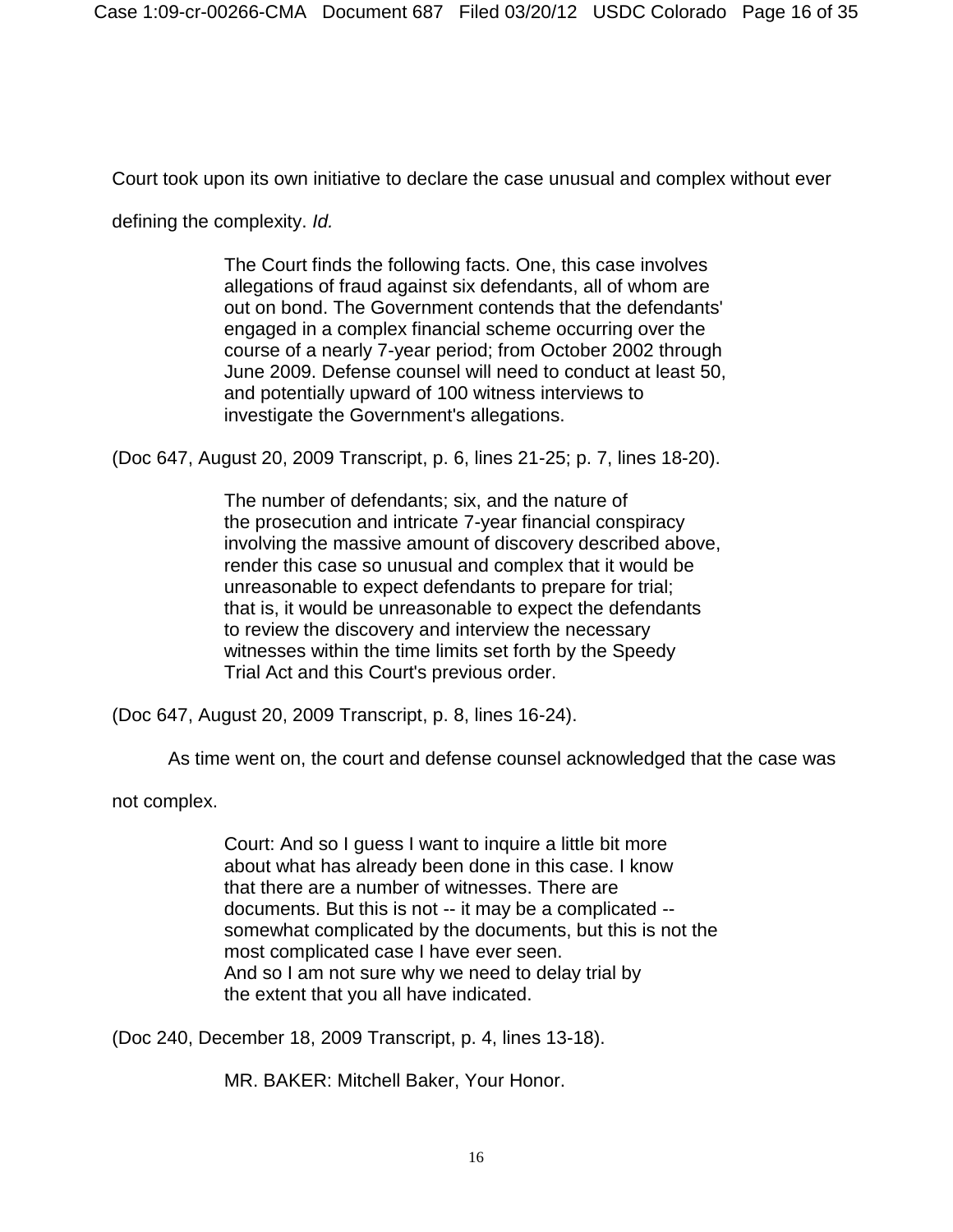We consulted with defense amongst ourselves and then met with Mr. Kirsch. And this may not be the most complicated case ever, which is why it isn't taking nearly as much time as some of the more complicated cases that we have been on, that have taken 3 years or so, but it is a case that has a voluminous amount of material. And as we tried to set forth with some specificity in the motion, it is necessary for us to review this material before we can do the other things that we need to do as defense attorneys, such as interview witnesses and draft some of the motions that we have to draft.

(*Id*. at p. 4, lines 24, 25; p. 5, lines 1-10).

Counsel Berger argued voluminous discovery to review and several witnesses to interview, which does not define complexity or nature of the prosecution. (Doc 75); *See also Toombs*, 574 F.3d at 1271 (finding that the court considered that the prosecutor made statements that the case was of a complex nature but did not inquire as to the nature or complexity of the case as required by  $3161(h)(7)(B(ii))$ . Without this necessary inquiry, the court found it inadequate to determine if the continuances outweighed the best interests of the public. *Id*. at 1271. As here, in this case, the court did not delve into a reason that the prosecution concluded that this case was complex. There were six attorneys appointed to review discovery and interview 100 witnesses. This was not an unusual or complex lawsuit. The case should not have been defined as complex. For the said reasons, these extreme continuances should not have been granted. The defendants rights to a speedy trial were violated according to the Act and the indictment should be dismissed.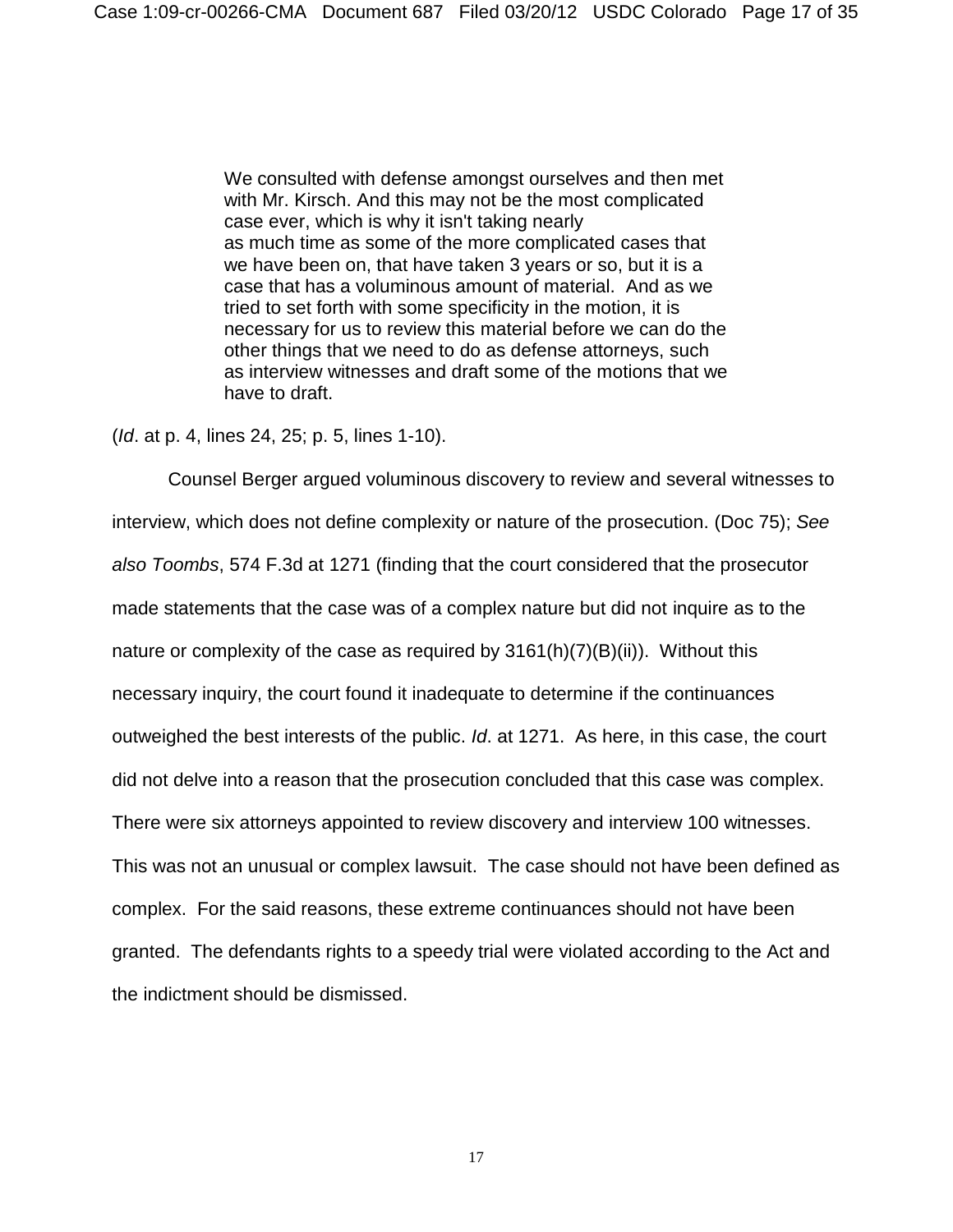### **Defendants Assertions**

An important factor that the court considers is the defendant's assertion of his speedy trial right. *Seltzer*, 595 F.3d at 1179; *Barker*, 407 U.S. at 531-32. If the defendant makes the assertion, he is entitled to a strong evidentiary weight in determining whether he was deprived of his right. *Id.* To promote compliance with the requirements, the Speedy Trial Act contains provisions for enforcement and sanctions. *Zedner*, 547 U. S. at 499. If a defendant files a meritorious and timely motion to dismiss the charges, before the start of trial or the entry of a guilty plea, the district court must dismiss the charges, although it may choose to dismiss with or without prejudice. *Id.*  The Defendants asserted their right to speedy trial as they were appointed counsel with the expectation that pre-trial motions would be filed, witnesses would be interviewed and there would be diligent preparation. This did not occur. The defendants filed a Joint Motion to Dismiss *Indictment for Inexcusable Pre−Indictment Delay* on June 25, 2010. (Doc 215). The court should have inquired more deeply into the reasons as to the delay.

After one year and a half delay, in the November 18, 2010, Defendant Banks's, Harper's, Walker's, Zirpolo's and Barnes's Joint Motion to Continue January 31, 2011 Jury Trial, defense counsel used as a basis for extension that they were solo practitioners and had to prepare for the case alone. (Doc 324). "All undersigned counsel are sole-practitioners and, therefore, there are no associated counsel who could relieve undersigned counsel of other litigation obligations." (*Id.* at ¶ 16). CJA has access to request experts and other assistance necessary to diligently prepare for trial.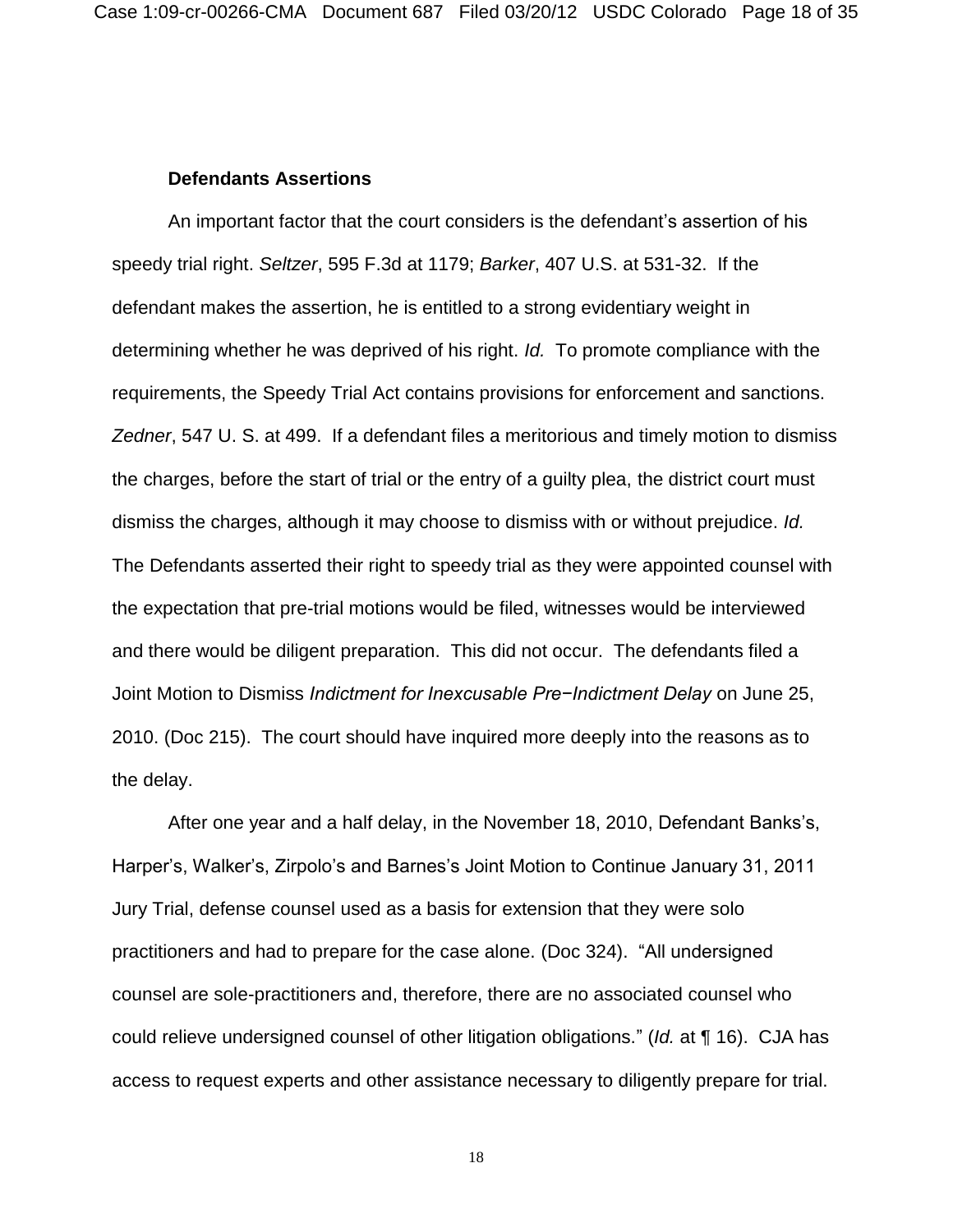This was an unnecessary delay due to lack of diligence by Defense Counsel. Defendants recognized the lack of due diligence to prepare for trial by their CJA Counsel and thus, terminated their counsel. While Defendants requested the delays, the government did not object, with exception of the latter. The defendants made several assertions for a speedy trial, including filing a meritorious and timely Joint Motion to Dismiss Indictment for Speedy Trial Act Violation, prior to the start of trial on September 26, 2011. (Doc 445). The motion was addressed prior to the empanelling of the jury. The Motion was denied. (Docs 447, 463). Trial commenced on September 26, 2011. The indictment should have been dismissed. The defendants request the indictment be dismissed.

#### **(3) Prejudice to the Defendants**

In determining prejudice, the court considers three interests designed to be protected by the Speedy Trial Act: (1) prevention of oppressive pretrial incarceration, (2) minimization of the accused's anxiety and concern, and (3) minimization of the possibility that a delay will hinder the case. *Toombs*, 574 F.3d at 1275; *United States v. Batie,* 433 F.3d at 1292. Prejudice may also occur, when witnesses' memories change or fade over time. *Id*. The governments' misconduct should be considered, i.e., if the government engaged in conduct to hamper the defense. *Id*. at 1293. *Seltzer*, 595 F. 3d at 1177. In this case, prevention of oppressive pretrial incarceration is not applicable. However, all of defendants experienced a great deal of anxiety and concern. All of the defendants were the main providers for their families. The government provided information to the defendants' employers regarding the indictment. This remained a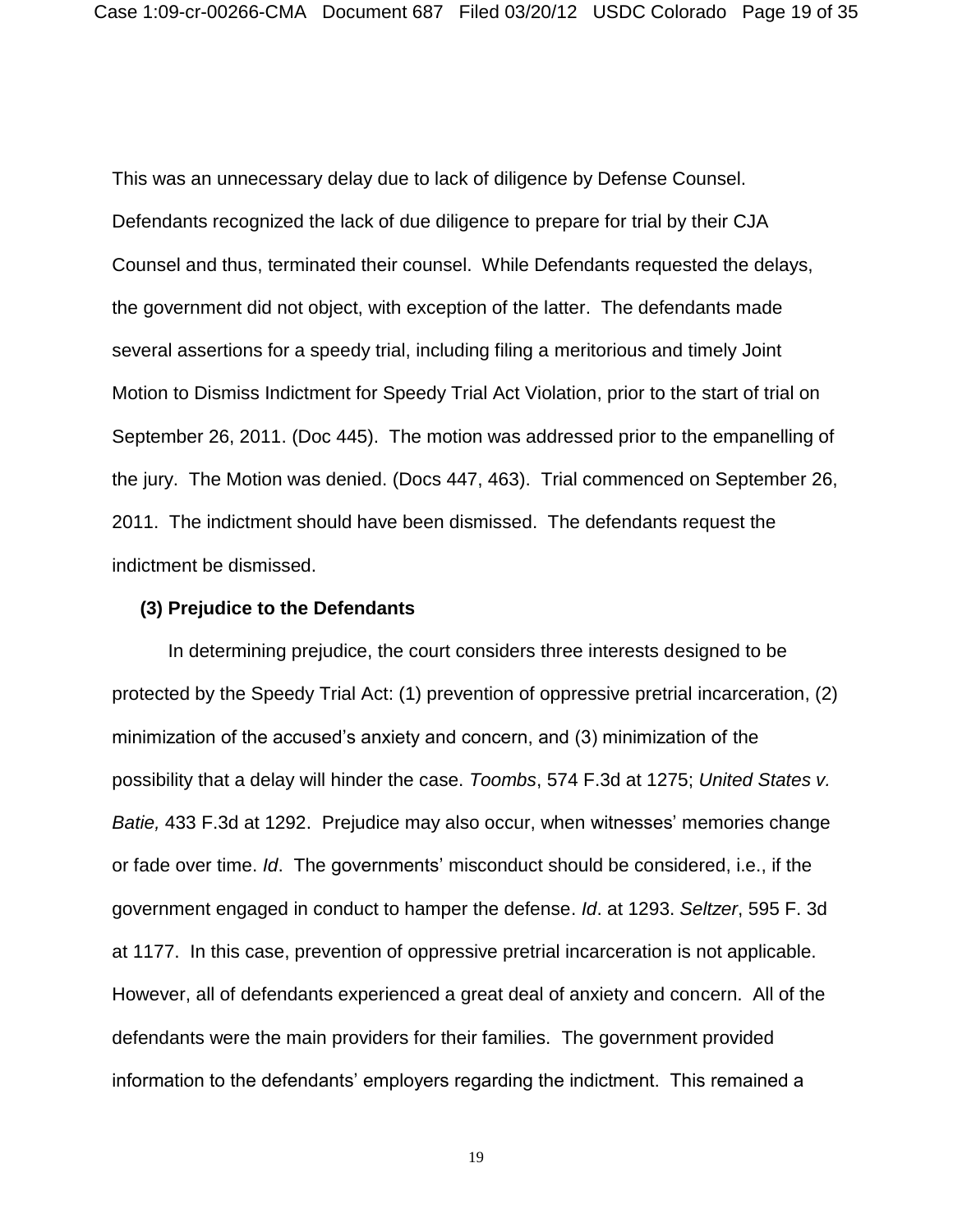cloud over their heads during the pre-trial period living under suspicion and hostility. As a result, majority of the defendants struggled off and on to maintain employment. The prolonged delay caused each defendant, their families and friends a level of emotional stress that could have been alleviated by a prompt trial. In particular, Defendant Walker has a son that suffers from seizures. As the case progressed, the seizures increased.

Moreover, the unreasonable delay prejudiced the defense ability to present a strong defense. Defendants counsel did not diligently prepare for trial. As a result, Defendants terminated all of their attorneys and proceeded to represent themselves. A jury trial was held from September 26, 2011 through October 20, 2011. During the trial, the defendants were denied their right to present sufficient evidence, i.e., expert witnesses and or witness testimony, to defend their case. On October 11, 2011, the Defendants were compelled to testify, violating their Fifth Amendment rights. (Doc 557, October 11, 2011 Transcript, pp. 129-168). The defense was impaired due to the length of time from investigation, indictment and trial. The defense was hampered due to witnesses' unavailability and witnesses' memory loss and accountability of the facts and circumstances surrounding the case. The content of the witnesses, defense and government, testimonies changed and they could not adequately recollect specific instances. Further, the government engaged in conduct to hamper the defense. The government did not object to the lengthy delays, interfered with the availability of a witness and failed to prosecute the case in a timely manner. The prejudice to the Defendants in this case is obvious. The motion to dismiss pursuant to the Speedy Trial Act should be granted.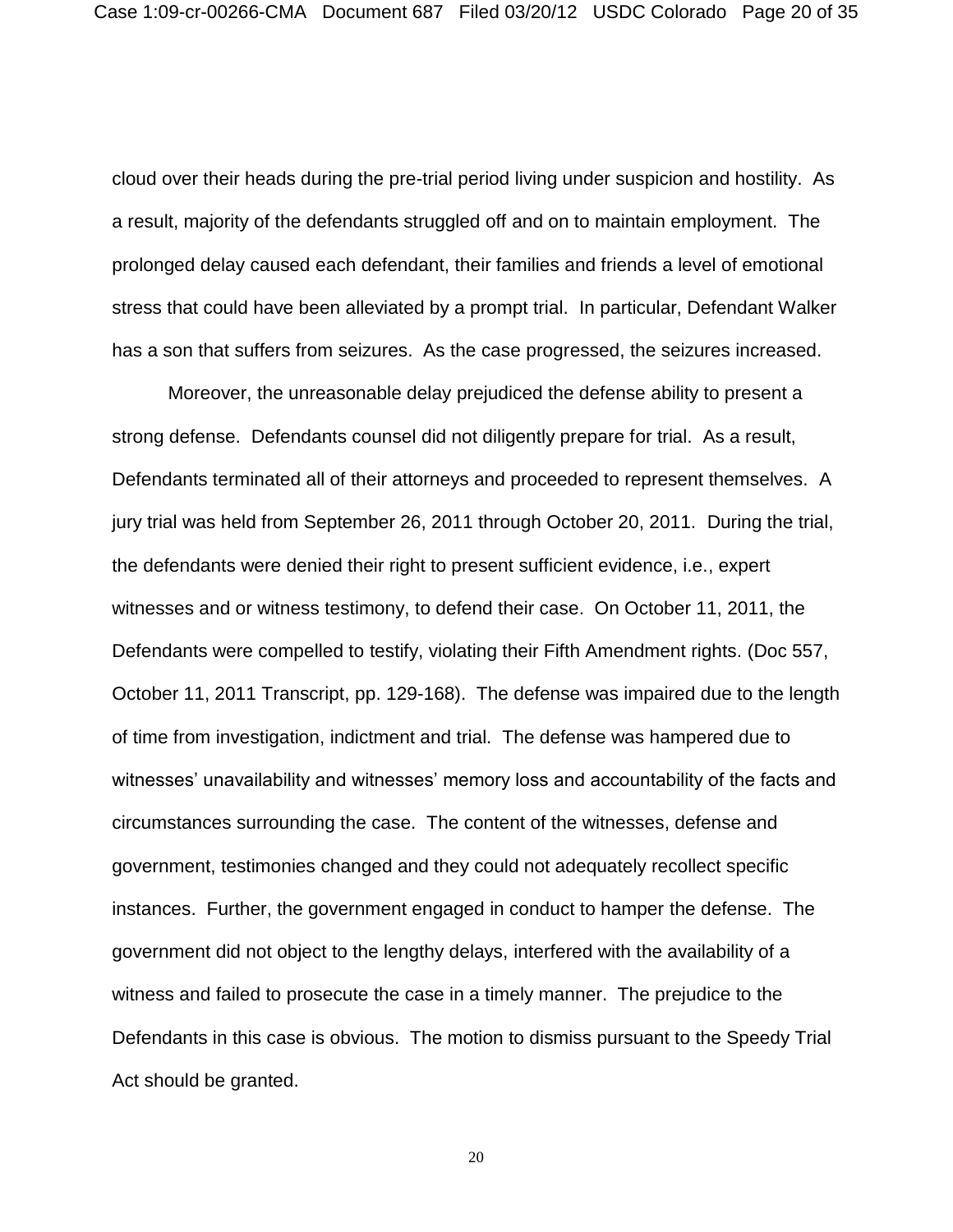### **B. The Public's Interest was not Protected**

The Defendant is not permitted to waive his right for a speedy trial, because the right is not just his alone to relinquish but the Act was designed with the public's interest as well. *Zedner*, 547 U. S. at 501; *Gonzales*, 137 F.3d at 1432. In *Toombs*, the government was very passive and did not object to the continuances failing to protect the public's interest. *Toombs,* 574 F.3d at 1273. The government has a duty to bring a defendant to trial swiftly, and represent society and is the one to protect society's interest. *Barker*, 407 U.S. at 527. The government's responsibility does not decrease or is minimized simply because the defendant requests a continuance. *Id*. Here, the defendants did not waive their right to speedy trial and the Speedy Trial Act prevents them from doing so. *See Zedner*, 547 U. S. at 501 (finding that the Act recognizes that the public's interest cannot be served if the defendants may opt out of the Act). Defense counsel and the government met and agreed to four (4) lengthy and unreasonable delays failing to protect the public's interest. (Docs 49, 75, 119, 324). The Defendants did not attend these meetings and were under the belief that counsel was advocating in their best interest. After, obvious lack of due diligence by defense counsel, the defendants decided to represent themselves and terminated their attorneys. In this case, the government did not protect the public's interest. The government did not adhere to the requirements of the Speedy Trial Act. By the extreme delays and no objections to the delays, the government very passively disregarded the public's interest. The defendants request this court to consider the government's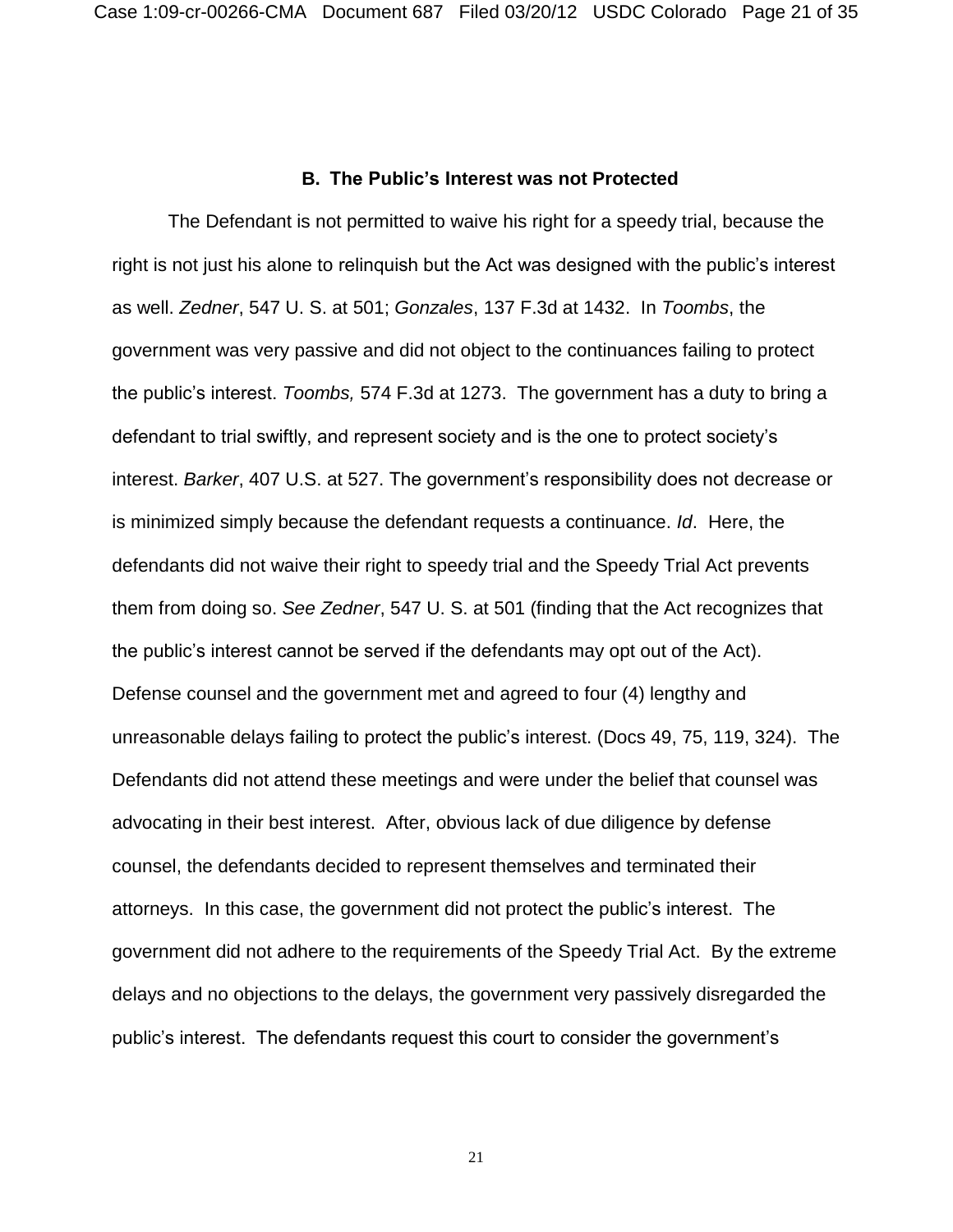blatant disregard to protect the public interest and grant the motion to dismiss with prejudice.

# **C. Abuse of 18 U.S.C. §3161(g)**

Notwithstanding the provisions of 18 U.S.C. § 3161(c), for the first twelvecalendar-month period following the effective date as set forth in section § 3163 (b) of this chapter, the time limit with respect to the period between arraignment and trial imposed shall be one hundred and eighty days, for the second such twelve-month period such time limit shall be one hundred and twenty days, and for the third such period such time limit with respect to the period between arraignment and trial shall be eighty days. 18 U.S.C. § 3161 (g). During each twelve month calendar period set forth above, the rule was abused and all of the defendants' right to a speedy trial was violated.

**Defendant Zirpolo's** speedy trial excludable time was from July 07,2009 – July 09, 2009 – 3 days, (Docs 51, 60, 61, 63); then a 90 day extension from Jul 10, 2009 through October 07, 2009; extension from October 07, 2009 through January 29, 2010 (October 07, 2009 already excludable from the original extension, not double counted) – 104 days, (Docs 75, 77); next extension January 30, 2009 thru January 31, 2011 – 367 days, (Docs 119, 123). Within one year from June 23, 2009 thru June 23, 2010, (12 months), speedy trial excludable days were 342 days as opposed to 180 days per statute; Second twelve month period – June 24, 2010 thru June 23, 2011 was 365 days as opposed to the 120 days, 3 times the amount allotted, and then the 3rd time period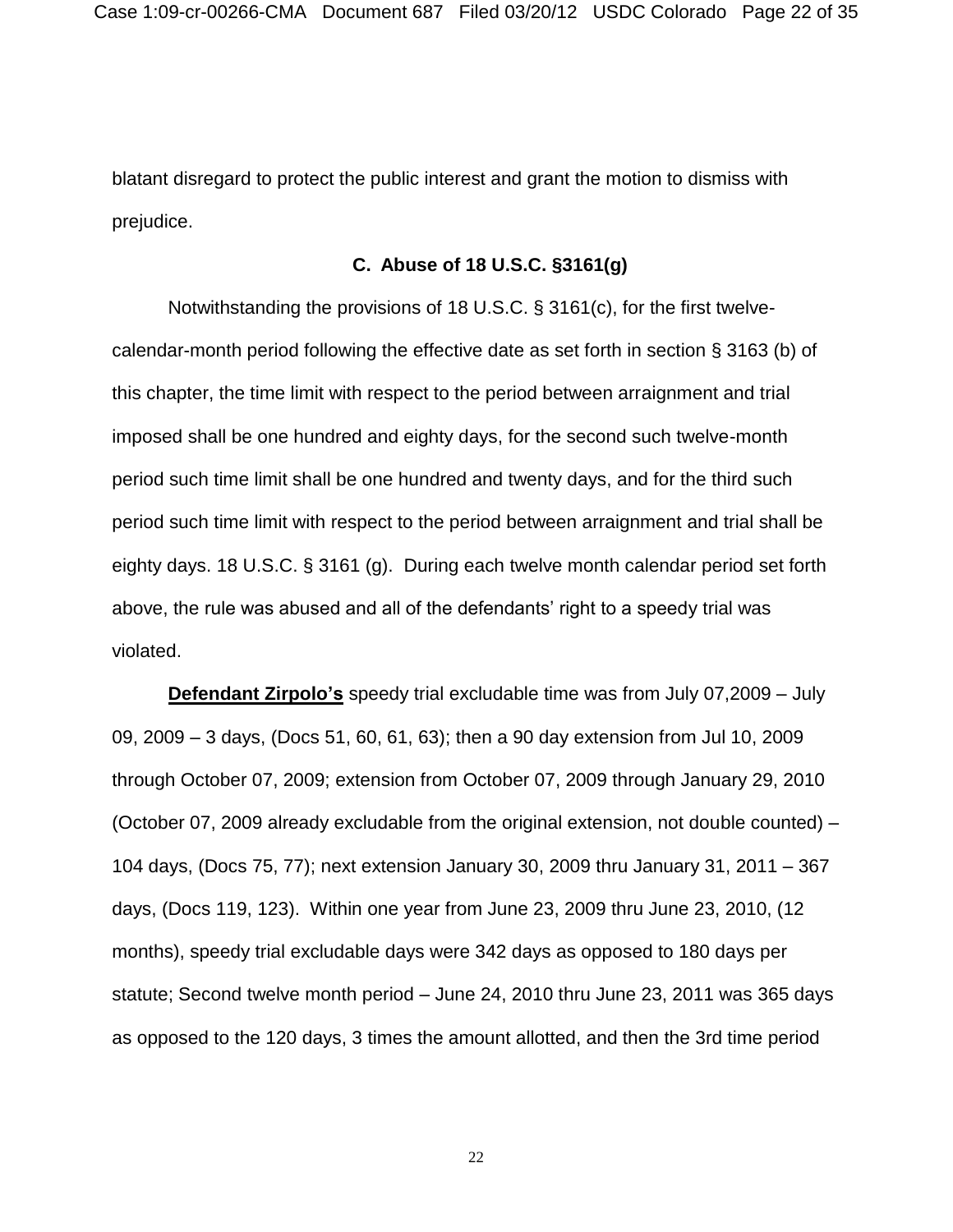from June 24, 2011 through September 26, 2011 was 95 days over a 3 month period versus 80 days over a 12 month period. (Docs 119, 123, 324, 327, 394, 403).

**Defendant Stewart's** speedy trial excludable time was from August 18, 2009 – August 20, 2009 – 3 days, (Docs 75, 77); then an extension from October 07, 2009 through January 29, 2010 (October 07, 2009 – 103 days, *Id*.; next extension January 30, 2009 thru January 31, 2011 – 253 days. (Docs 119, 123). Within one year from June 23, 2009 thru June 23, 2010, (12 months), speedy trial excludable days were 253 days as opposed to 180 days per statute; Second twelve month period – June 24, 2010 thru June 23, 2011 was 365 days as opposed to the 120 days, 3 times the amount allotted, and then the 3rd time period from June 24, 2011 through September 26, 2011 was 95 days over a 3 month period versus 80 days over a 12 month period. (Docs, 119, 123, 324, 327, 394, 403).

**Defendants Walker, Harper and Barnes** speedy trial excludable time was on August 20, 2009 – 1 day, (Doc 77); then an extension from October 07, 2009 through January 29, 2010 (October 07, 2009 – 105 days; next extension January 30, 2009 thru January 31, 2011 – 253 days. (*Id*.) Within one year from June 23, 2009 thru June 23, 2010, (12 months), speedy trial excludable days were 251 days as opposed to 180 days per statute; Second twelve month period – June 24, 2010 thru June 23, 2011 was 365 days as opposed to the 120 days, 3 times the amount allotted, and then the 3rd time period from June 24, 2011 through September 26, 2011 was 95 days over a 3 month period versus 80 days over a 12 month period. (Docs 119, 123, 324, 327, 394, 403).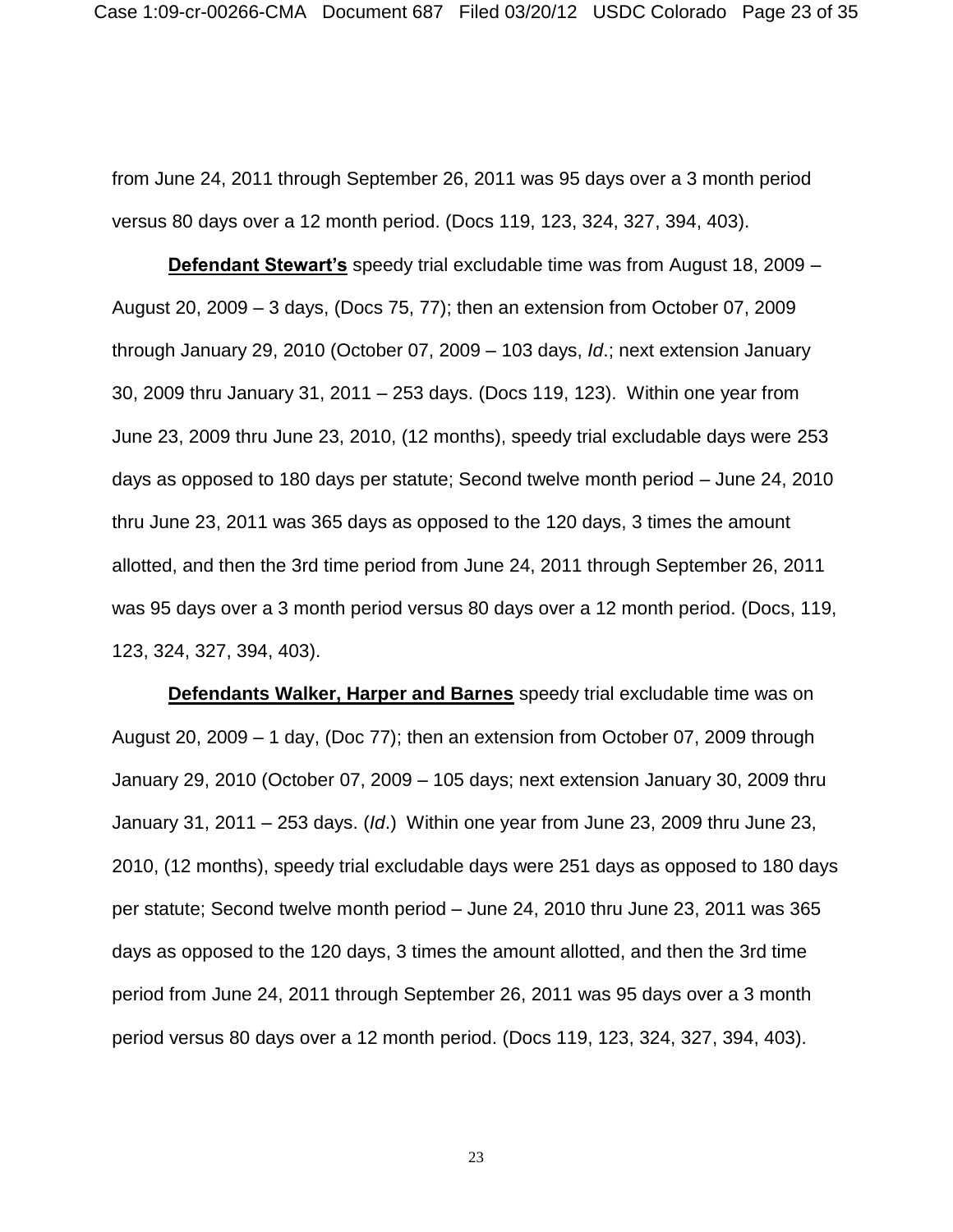The extensions were abused for this case and far exceeded the statute pursuant to 18 U.S.C. § 3161 (g). The Defendants Speedy trial rights were violated by the government's non adherence and passive disregard for not only the defendants' rights but the public's interest as well. Defendants request this case be dismissed for violation of their speedy trial rights.

# **D. No Continuances Shall be Granted due to the Court's Calendar Congestion, Lack of Diligent Preparation or Unavailability of Government Witnesses**

No continuance under subparagraph (A) of this paragraph shall be granted because of general congestion of the court's calendar, or lack of diligent preparation or failure to obtain available witnesses on the part of the attorney for the Government. 18 U.S.C. § 3161 (7)(C). *Zedner*, 547 U. S. at 511. The court must also consider the reasons offered by the government for not bringing a timely suit. *Seltzer*, 595 F. 3d at 1177. "A deliberate attempt to delay the trial in order to hamper the defense should be weighed against the government." *Id*. In this case, no continuances were made due to general congestion of the court's calendar and are therefore not applicable. In the meantime, after several continuances were requested and granted on the basis to review discovery and prepare pretrial motions and prepare for trial, no pre-trial motions, except for the continuances, were filed in the case until April 20, 2010. Discovery had been released to Defendants approximately one month after initial appearance and appointment of counsel. (Doc 75, p.3; Doc 119, ¶ 2e). There were several continuances extending from July 2009 through September 2011. While being represented by counsel, no witnesses had been interviewed nor scheduled to be interviewed. Counsel for Defendants continued to request continuances based upon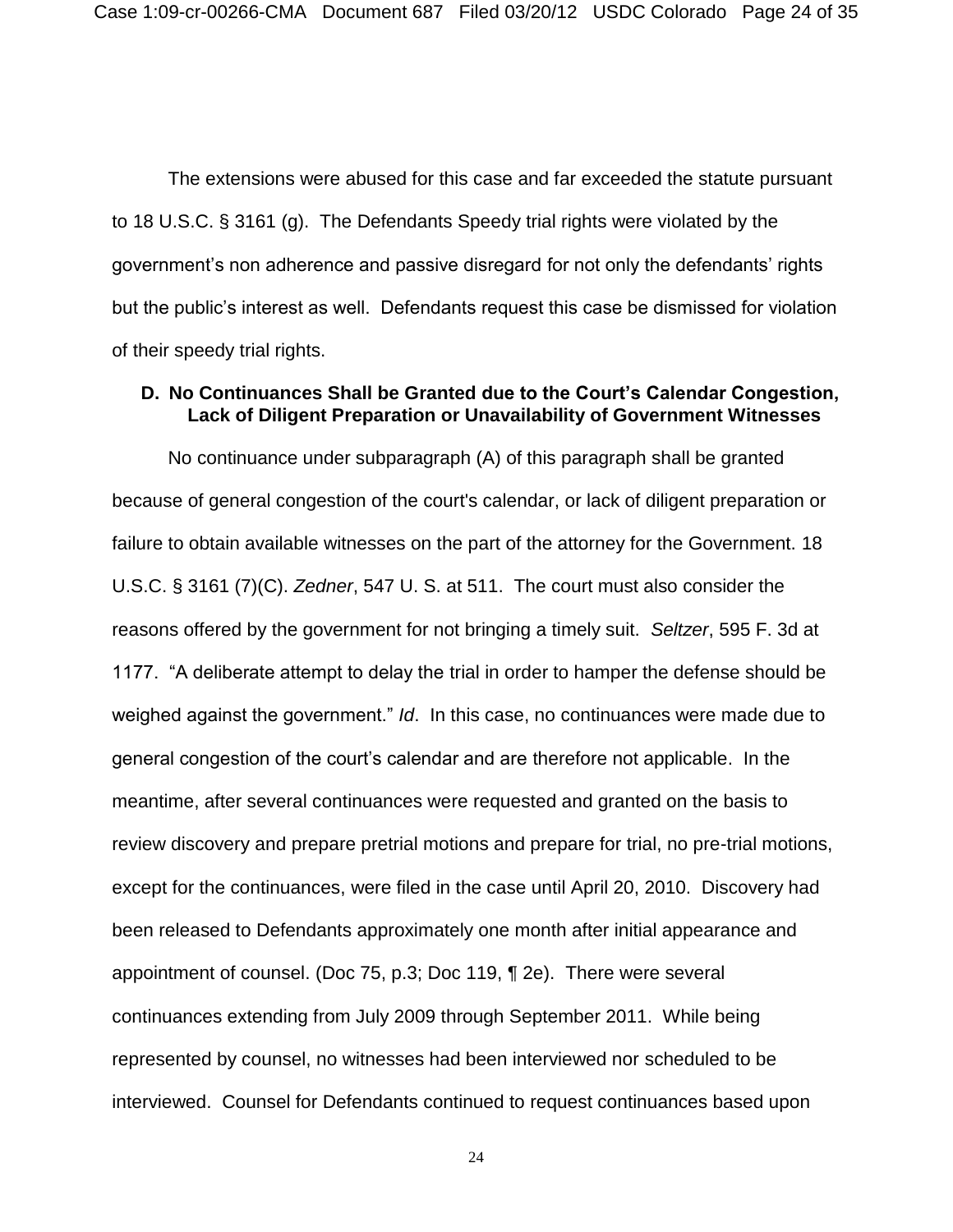the same considerations that amounted to lack of diligent preparation. No continuance should have been granted due to lack of diligent preparation.

The government attempted to deliberately delay the trial in order to hamper the defense. The government made no objections until the March 16, 2011 request for an extension made by the pro se defendants. The government never advised the court that they were unable to obtain any witnesses. Yet, the government continuously disregarded the public's interest and allowed several continuances with no objections with the exception of the latter and failed to expeditiously prosecute the case. The government continuously estimated its case and chief would take approximately three weeks. The government rested its case and chief after nine (9) days. During the trial, several witnesses, including the governments witnesses' memories had faded and the witnesses were unable to recollect various accounts of what took place over a span of ten years. (*See* Exhibit A, attached). In addition to the lack of memory, the defense had to scramble for witnesses to appear earlier than estimated. Many of the witnesses were out of state. When the defendants attempted to contact some of the witnesses via subpoena, a few were evading service because they were government employees and many contacted the United States Attorney's office despite the contact information on the subpoenas were for the defense. (Doc 617, October 13, 2011 Transcript, pp. 1778- 1782). Defense witness Hillberry testifies under oath that he had been in contact with the prosecution before appearing and testifying. "Q. But you did contact the Government related to the subpoena; correct? A. Yes, I did." (*Id*. at 1880, lines 4-6).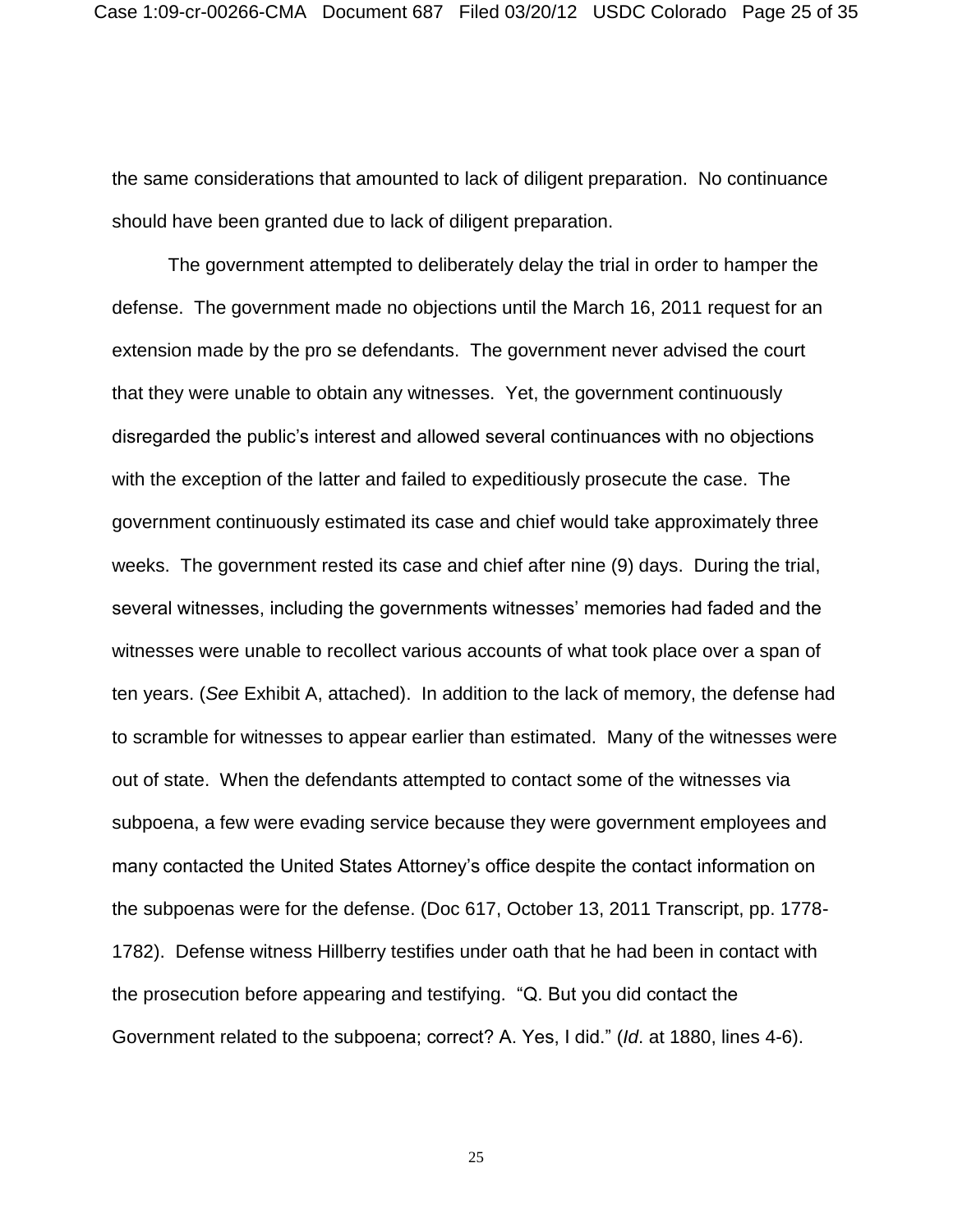The prosecution intentionally interfered with service of a witness for the defense, FBI Agent Moen. *See* Exhibit B, attached; (Doc 618, October 17, 2011 Transcript, p. 1956, lines 1-19; p. 1965, lines 2-25; p. 1966, lines 1-25; p. 1967, lines 1-4; p.1968, lines 17-25; p. 1969, line 1). Defense sent a person to serve Agent Moen and was advised that he was not to be served. *Id*. The defendants requested relief from the court for assistance to enforce service but instead the court reprimanded the defendants. (Doc 557, October 11, 2011 Transcript, pp. 107, 108, lines 1-2; Doc 618, October 17, 2011 Transcript, pp. 107, 108, lines 1-2). The defendants were not afforded the right to a speedy trial. Neither the government nor the court proceeded to bring the case in a timely manner. The government did not offer any valid reasons to justify the delay in prosecution. Neither the government nor the court ensured adherence to the Speedy trial act to protect the interest of the public. Defendants' constitutional right to a speedy trial was violated. Defendants request the conviction be dismissed with prejudice.

#### **II. Sixth Amendment Violation**

The Sixth Amendment guarantees a defendant the right to a speedy trial. U.S. CONST. amend. VI. If the right is violated, the conviction shall be dismissed, the "only possible remedy" for deprivation of this constitutional right. *Strunk*, 412 U.S. at 434; *Barker*, 407 U.S. at 522. All defendants right to a speedy trial were violated and each variance is addressed below. Delays may occur resulting from any pretrial motion, from the filing of the motion through the conclusion of the hearing on, or other prompt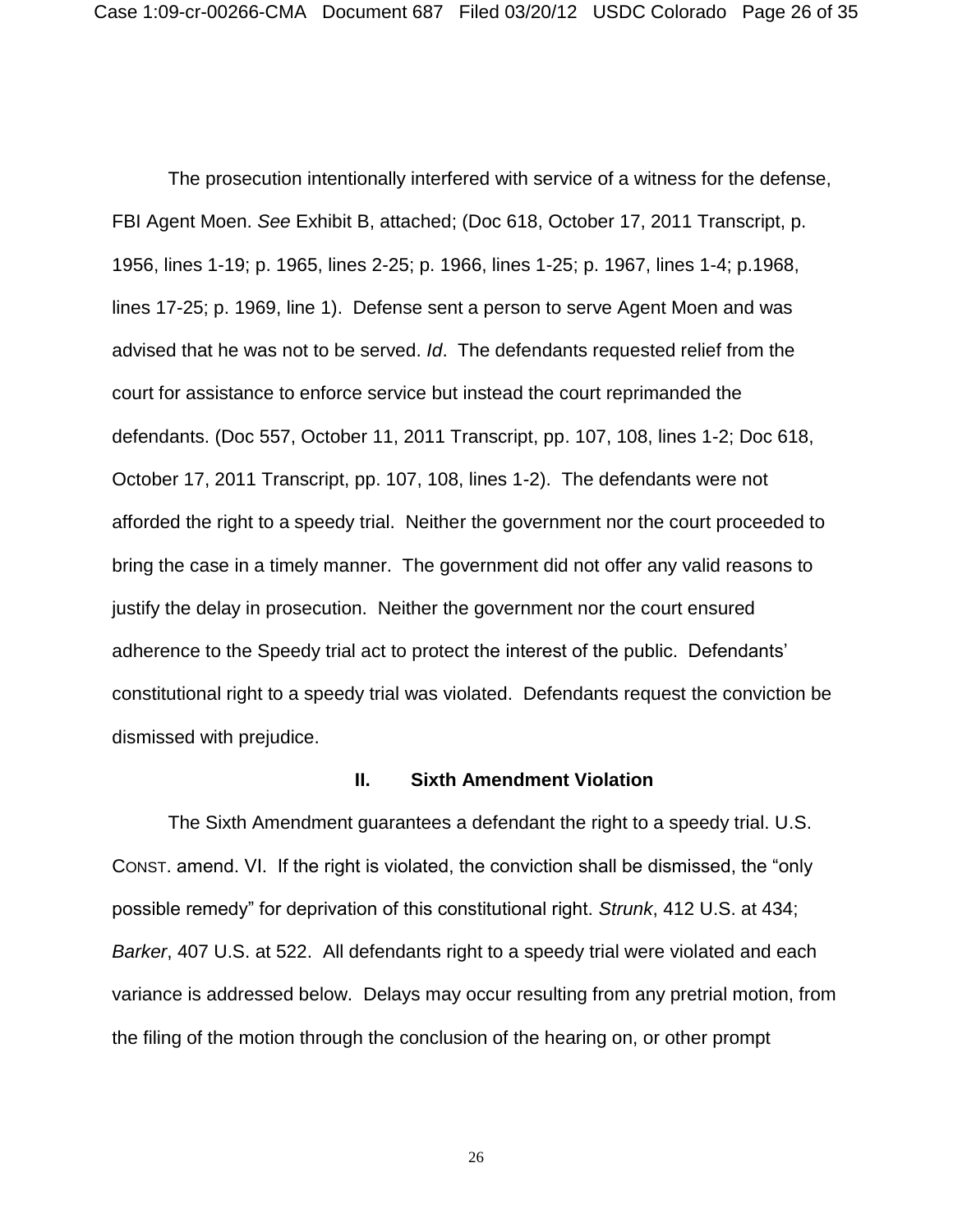disposition of, such motion and shall be excluded from the computation of time. 18 U.S.C. § 3161 (h)(1)(D).

In adherence to the Speedy Trial Act, trial was to commence no later than September 01, 2009. On July 06, 2009, co-defendant Banks filed an Unopposed Motion for an Ends of Justice Continuance and Excludable Time Pursuant to Title 18 U.S.C. § 3161(h)(8)(A) for the trial date to be extended for ninety days. (Doc 49). Codefendant David Zirpolo joined in on Banks' Motion on July 07, 2009. (Doc 52). The Judge granted an extension for continuance of trial for ninety days for the two codefendants. (Doc 63, 69). There was a stay for the two defendants with the clock stopping July 06, 2009 through October 07, 2009. Neither of the other co-defendants, Barnes, Stewart, Harper or Walker, nor their attorneys filed a motion for continuance of trial nor joined co-defendants Banks or Zirpolo's Motion to continue the trial.

### **Defendant Stewart**

On August 18, 2009, co-defendant Stewart filed an Unopposed Motion for Further Exclusion of Time Under 18 U.S.C. § 3161 (h)(7)(A) and (B) to continue the trial date through January 29, 2010. (Doc 75). On August 20, 2009, a hearing was held and the motion was granted to extend the trial date to January 29, 2010. (Doc 77). At time of the hearing, all co-defendants orally concurred to extend the trial date to January 29, 2010. *Id*. Co-defendant Stewart's, active speedy trial dates were from initial appearance, June 23, 2009 through August 17, 2009, pursuant to FRCP 5 (1)(A). From the filing of the motion, August 18, 2009 through, the resolution of the motion, August 20, 2009, the speedy trial clock stops, excluded three days. The court further excluded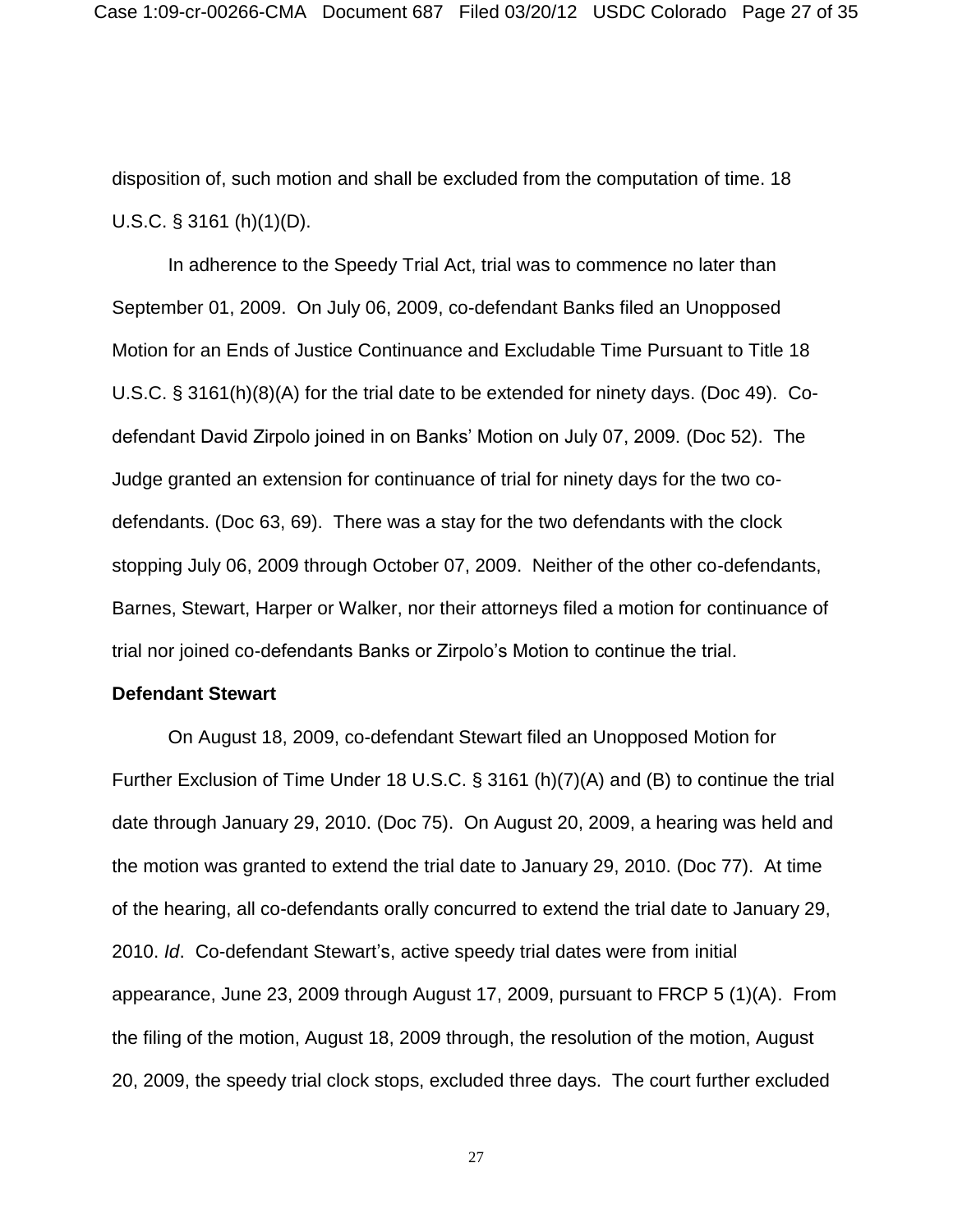October 07, 2009 through January 29, 2010 from the speedy trial time. (Doc 647, August 20, 2009 Transcript, p. 9, line 2-4). However, co-defendant Stewart was never subject to the July 06, 2009 motion filed by co-defendant Banks. (Docs 49, 52, 63, 69). The non-excludable days for co-defendant Stewart, calculating speedy trial days effective from June 23, 2009, to August 17, 2009, is fifty-six (56) days. The court did not exclude the period from August 21, 2009 through October 06, 2009 equaling 47 days added with the previous 56 days totals 103 days. The court did not properly calculate the days of exclusion applicable to Defendant Stewart. Therefore, granting an extension from October 07, 2009 through January 29, 2010 exceeded the threshold of the speedy trial time. Further, Mr. Stewart did not oppose the motion to extend on the December 14, 2009 motion to continue but he stated that he would not join that motion. This was not addressed by the court. Mr. Stewart should have been severed from the other defendants or there should have been a more detailed inquiry and his position made clear on the record. This time should not have been calculated to be excludable in his speedy trial time. Thus, the period of non-exclusion automatically and constitutionally violated co-defendant Stewart's Sixth Amendment right to a speedy trial. Mr. Stewart request the conviction be dismissed based upon the violation of his Sixth Amendment rights.

> I have read Mr. Berger's motion, and it was quite thorough, and I appreciate that. Sometimes I get motions and they don't say a whole lot, but I thought this was very thoroughly done. But, does anybody else wish to supplement or, Mr. Berger, do you wish to add anything to your motion?

MR. BERGER: I really don't have anything to add,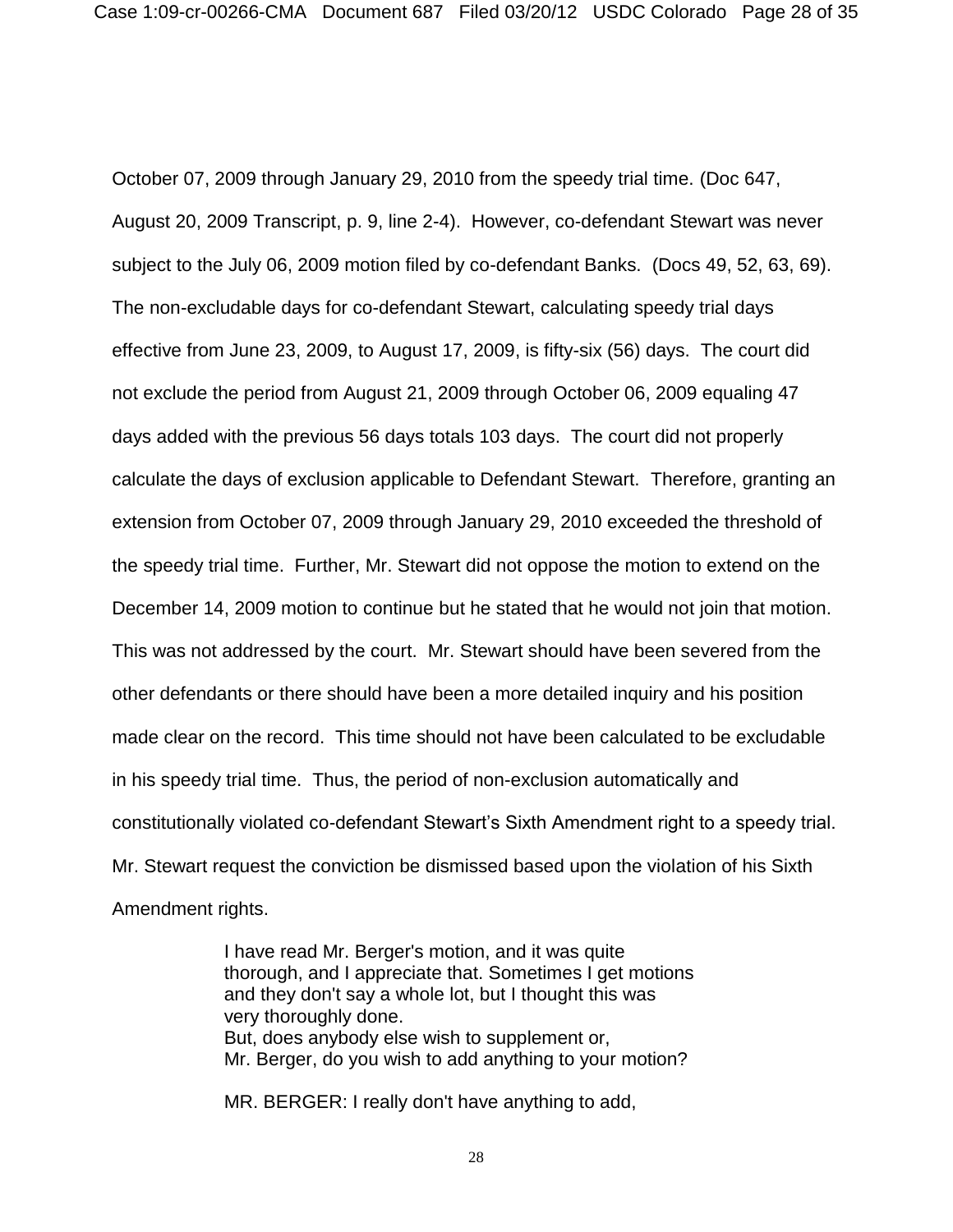Your Honor. As I told the Court before, I discussed this with all counsel and Government counsel, as well, plus read a lot of what we have already, so I could put those facts in the motion. And I think we need this much time to get a handle on this case.

THE COURT: All right. Is the Court correct in assuming that if the defendants and counsel use even their most diligent efforts to prepare this case for trial, that they could not adequately do so without my granting this continuance?

MR. BERGER: Yes, for Mr. Stewart. THE COURT: Okay. I assume that is correct for the rest of the defendants. Anybody disagree with that statement? Nobody.

All right. Court is going to grant the motion pursuant to 18 U.S.C. Section 3161(h)(7)(A) and (B).

(Doc 647, August 20, 2009 Transcript, p. 5 lines 20-25; p. 6, lines 1-17).

Court makes a ruling without any verbal response on the record

from Co-Defendants or Counsel.

"The Court will exclude 110 days from speedy trial calculations, beginning on October 7, 2009, through January 29, 2010."

(*Id.* at p. 9, lines 2-4.)

# **Defendants Walker Harper and Barnes**

Co-defendants Walker, Harper and Barnes active speedy trial dates are from

initial appearance, June 23, 2009 through August 19, 2009, calculated at fifty-eight (58)

days. On August 20, 2009, Co Defendants agreed orally on the record to extend trial

dates and exclude October 07 through January 29, 2010 from the speedy trial clock.

(Doc 77). "Defendants Banks, Harper, Walker, Zirpolo and Barnes state that they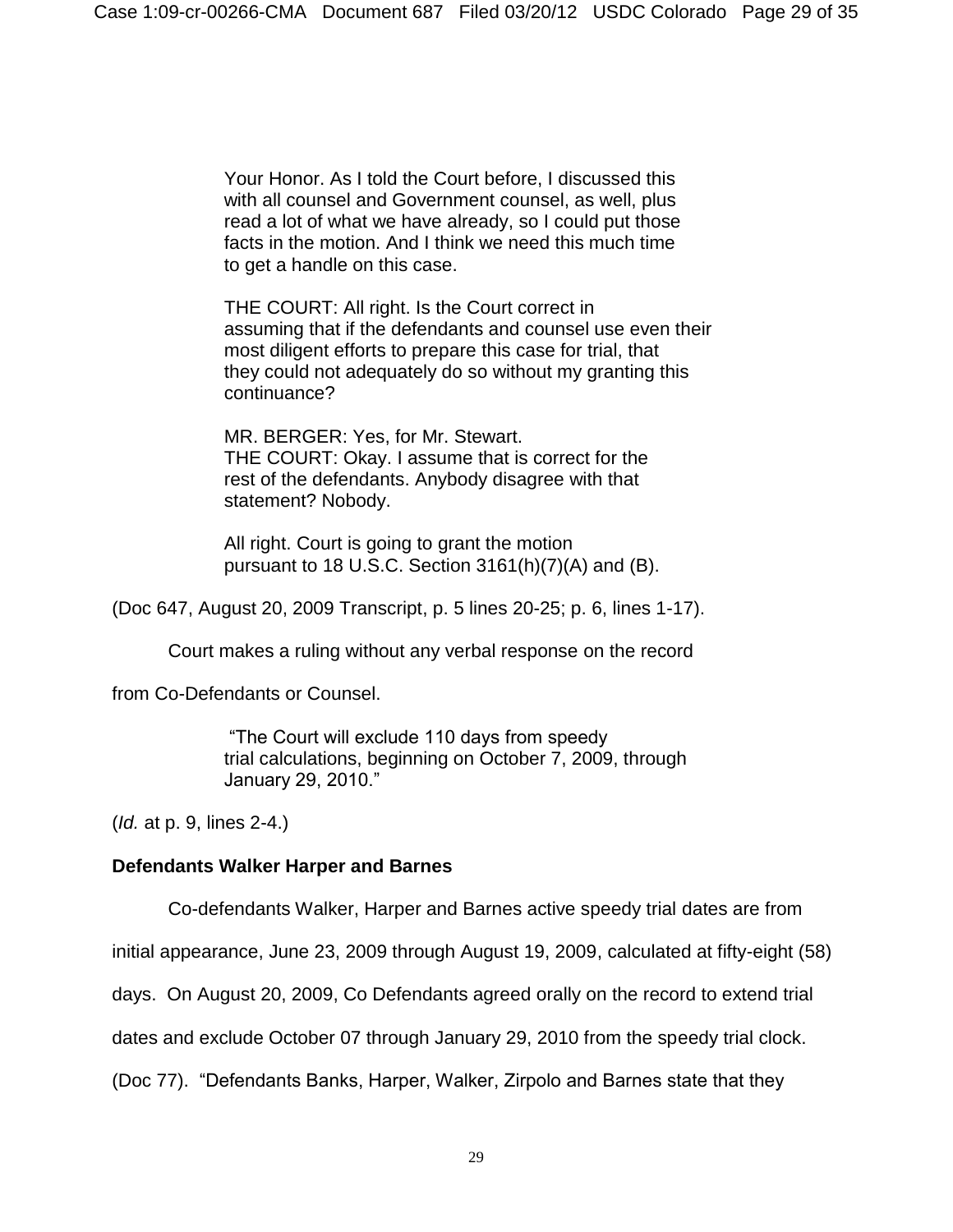concur in Defendant Stewart's Unopposed Motion for Further Exclusion of Time." *Id*. The Motion was resolved on August 20, 2009 and 1 day is excludable for speedy trial calculations. Co-defendants Walker, Harper and Barnes were never subject to the July 06, 2009 motion filed by co-defendant Banks. (Docs 49, 52, 63, 69). From August 21, 2009 through October 06, 2009 equals forty-seven (47) days. A total of one hundred and five (105) days (58, 47) were not excluded for speedy trial purposes. Therefore, Mr. Walker, Harper and Barnes' speedy trial rights were automatically and constitutionally violated. Walker, Harper and Barnes request the conviction be dismissed.

# **Defendant Zirpolo**

In calculating speedy trial days for co-defendant Zirpolo, effective from June 23, 2009, first appearance, to July 06, 2009 is 14 days, non-excludable. Defendant Zirpolo joined co-defendant Bank's motion on July 07, 2009. (Doc 49). The court granted a ninety (90) day extension through October 07, 2009. (Doc 63). The clock stopped for speedy trial purposes for co-defendant Zirpolo, to include the time motion filed to disposition of the motion three days (July 07, 2009 to July 09, 2009), for ninety days is 93 days. On August 20, 2009, co-defendant Zirpolo consented orally on the record to an additional extension from, and to include, October 07 through January 29, 2010. (Doc 77). This continuance added an additional one hundred and four (104) days to the speedy trial time, equaling a total of one hundred and ninety (194) days excludable from the speedy trial calculations. Mr. Zirpolo's calculations extend beyond the one hundred and eighty day (180) period allowed within the first twelve months pursuant to 18 U.S.C.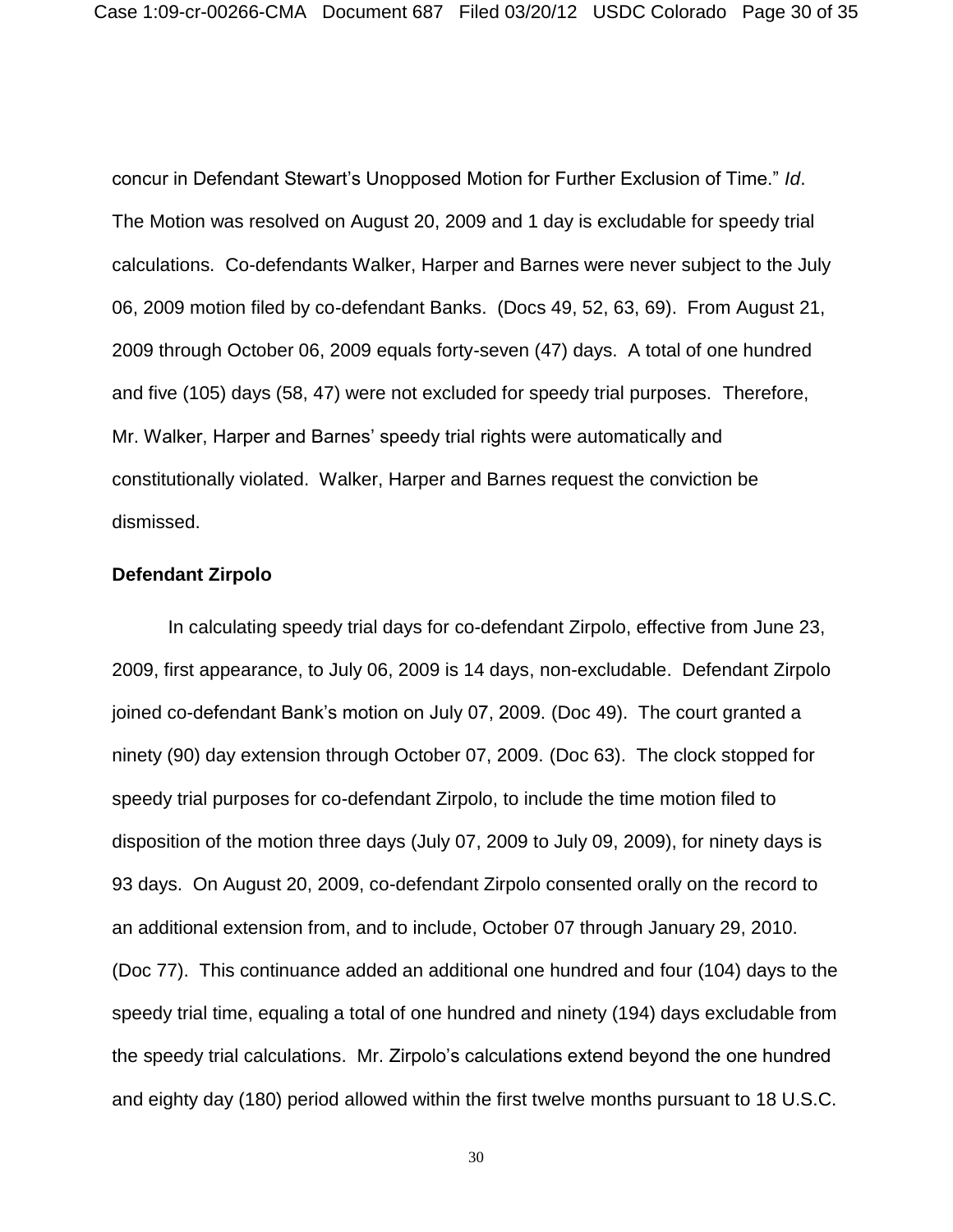§ 3161 (g). Another continuance was filed on December 14, 2009, further extending the trial date from January 29, 2010 to January 25, 2011, an additional three hundred and sixty one (361) days. (Doc 119). On November 18, 2010, a continuance was granted to continue trial until May 23, 2011. (Doc 327). Defendant Zirpolo's constitutional right to a speedy trial was violated. Defendant Zirpolo request the conviction be dismissed.

# **Case to be Dismissed with or without Prejudice**

Once the court has determined that a speedy trial violation has occurred, the only remedy is to reverse the conviction, vacate the sentence and dismiss the indictment. *Strunk*, 412 U. S. at 435. The district court shall consider whether to dismiss the case with or without prejudice. *Toombs*, 574 F. 3d at 1276. The court shall consider the following factors: (1) the seriousness of the offense, (2) the facts and circumstances of the case which led to the dismissal, and (3) the impact of a reprosecution on the administration and on the administration of justice. 18 U.S.C. § 3162(a)(1); *United States v. Saltzman*, 984 F.2d 1087, 1092 (10th Cir. 1993).

### **Seriousness of the Offense**

The court evaluates the seriousness of the offense to make the determination to dismiss with or without prejudice. *Saltzman*, 984 F.2d at 1093. The defendants were in business to sell a viable software product. Instead of making a profit, the defendants ended up owing a debt. This was a civil collection matter. If the defendants had sold their product, the debt would have been paid and the case would not exist. This was not a serious offense as compared to a case of violence or drugs.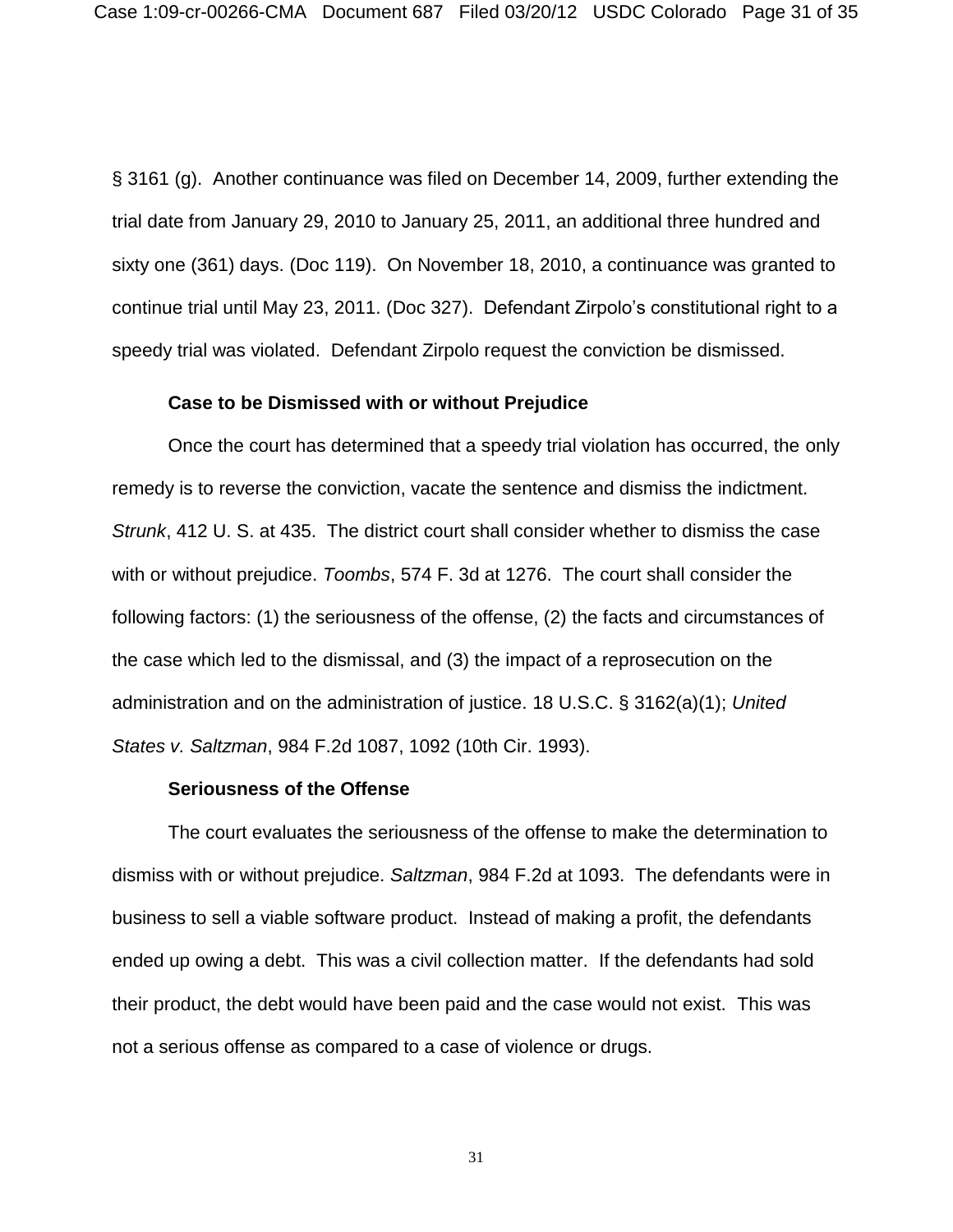# **Facts and Circumstances**

When evaluating the facts and circumstances that resulted in a dismissal, the court should concentrate "on the culpability of the delay-producing conduct." *Id.* at 1093- 94. The burden is on the government to expeditiously bring a case to trial and adhere to the Speedy Trial Act. *Seltzer*, 595 F.3d at 1176 -77. The government has a duty to protect the defendant and the public's interest in prosecute the case swiftly. *Barker*, 407 U.S. at 527. Here, the government agreed to several continuances disregarding the defendant's constitutional rights and the public's interest. (Docs 49, 75, 119, 324). The government and defense counsel had meetings, without the defendants' participation, to concede to the extensions. (Doc 119, ¶ 7). The defendants were gravely concerned about their court appointed counsels' adequacy and lack of due diligence to prepare for trial. Consequently, they terminated their attorneys. During any of the hearings for the continuances, the government did not inform the court of its lack of preparedness or readiness to proceed to trial. There was no reason for the lengthy delays. The government did not comply with the requirements of the Speedy Trial Act. The government failed to prosecute this case in a timely manner.

# **The Impact of Reprosecution on the Administration and Justice**

In considering reprosecution, the court should analyze the importance of the effects on the administration of justice and weigh generalized and public interest. *Saltzman*, 984 F.2d at 1094; *United States v. Hastings*, 847 F.2d 920, 926 (1st Cir. 1988). When determining reprosecution, the court should consider the factors under § 3162(a)(1) and the prejudice suffered by the defendants from the delay and the further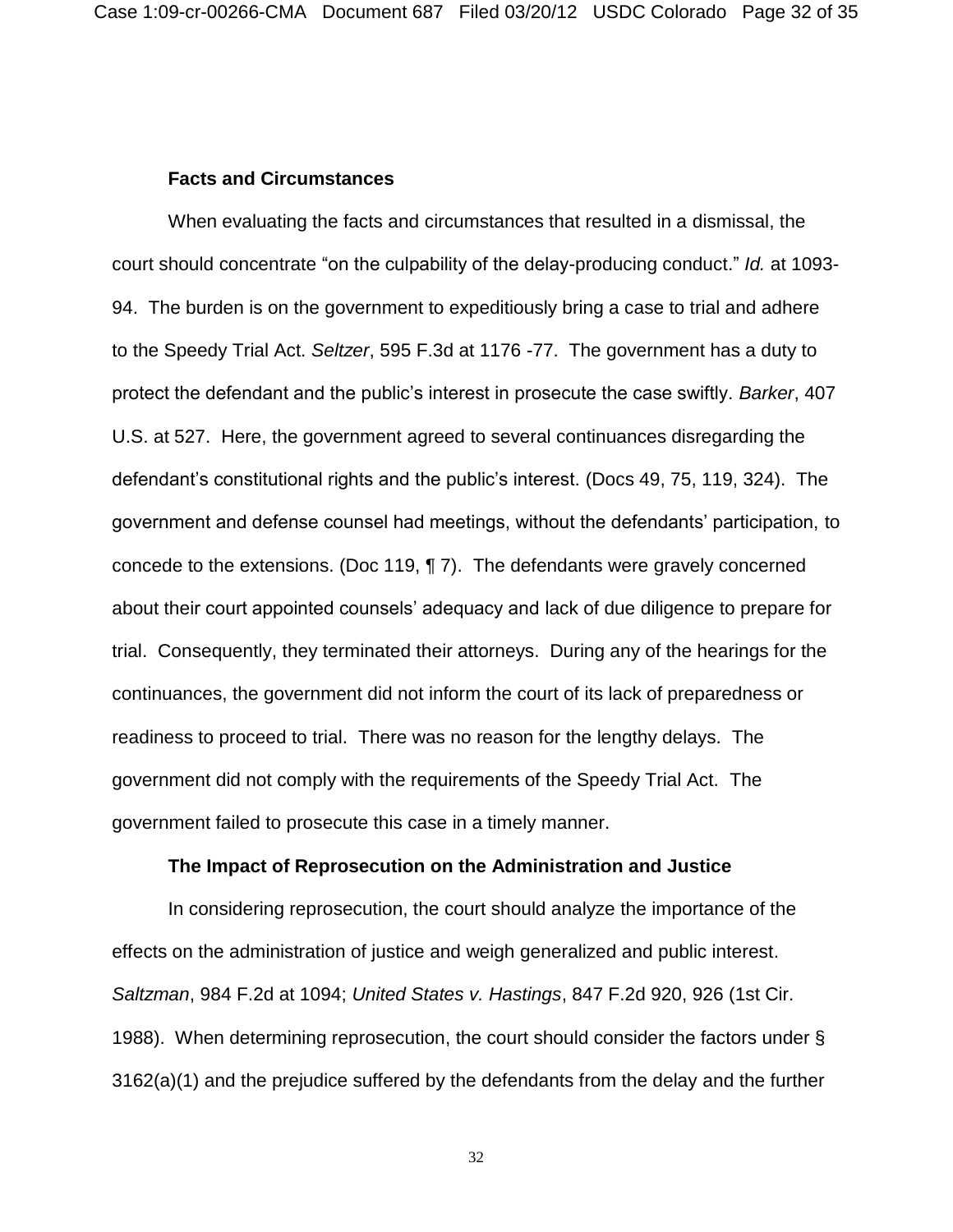exposure to prejudice. *Saltzman*, 984 F.2d at 1094. The prosecutor represents the people and has an obligation to protect their interest and ensure adherence to the Speedy Trial Act which was not done in this case. cf. *United States v. Caparella*, 716 F.2d 976, 980-82 (2d Cir.1983), (The oversight and administrative negligence may justify dismissal with prejudice if offense not serious)[.] The investigation in this case was lengthy. There was a prolonged delay in bringing the indictment and prosecution, spanning over a nine year period from 2002 through 2011. Reprosecution of this case expands a greater extent of delay provoking further prejudice and direct proof of actual prejudice. The longer the delay, witnesses become sparse and many unavailable, memories increasingly fade impairing the defense and costs escalate for the defense. The prosecution bears the effects not only of increasing costs to the administration but the public's resources with consideration in protection of the public's interest as well. The court found this was not a complex case. The government bears the burden going forward. The delay-causing conduct attributes heavily on the government and weighs in favor of the defendants of dismissal with prejudice.

# **Conclusion**

All Defendants speedy trial rights were egregiously violated. The government did not comply with the Speedy Trial Act. The government disregarded its duty to prosecute the case in a timely manner. The government failed to protect the defendants' rights and the public's interest. Pursuant to the Speedy Trial Act and the Sixth Amendment, dismissal is evident by the improper ends of justice findings and the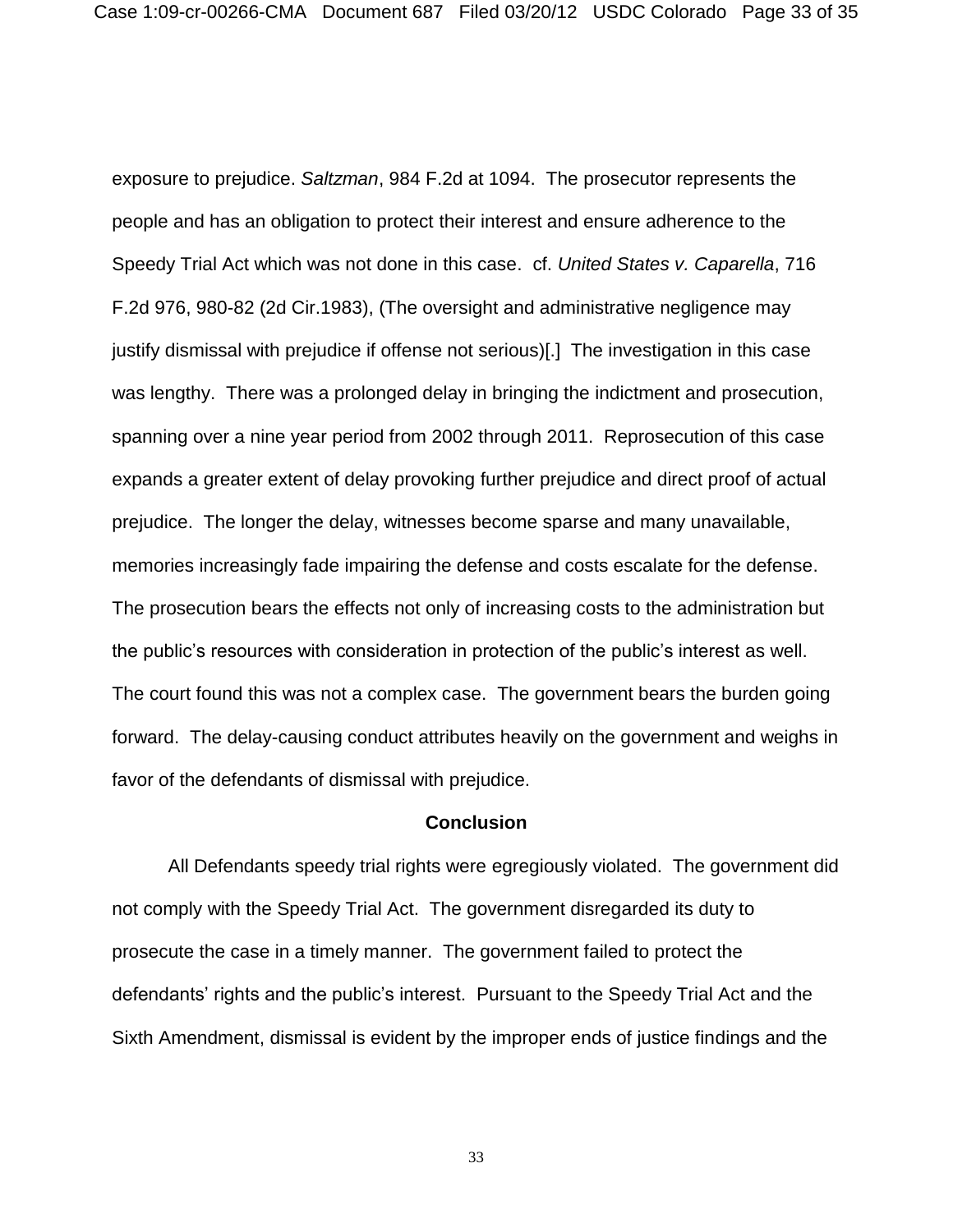clearly inaccurate calculations that were incorrectly excluded in the speedy trial time.

The record supports grounds for dismissal with prejudice.

Wherefore, based on all the foregoing reasons, the Defendants respectfully

request that the conviction be reversed, the sentence vacated and the indictment

dismissed with prejudice, in the alternative, a hearing be held.

March 20, 2012.

Respectfully Submitted,

s/ Gwendolyn Maurice Solomon, Esq. Gwendolyn Maurice Solomon, Esq. Post Office Box 62654 Colorado Springs, Colorado 80962 T 791.287.4511 gmjewell@yahoo.com http://www.solomonlaw.org

s/ Joshua Sabert Lowther, Esq. Joshua Sabert Lowther, Esq. National Federal Defense Group 915 Bay Street, Suite 200 Beaufort, South Carolina 29902 T 866.380.1782 | F 866.819.7859 jlowther@nationalfederaldefense.com http://www.nationalfederaldefense.com

> *Attorneys for Defendants* Demetrius K. Harper Gary L. Walker Clinton A. Stewart David A. Zirpolo Kendrick Barnes